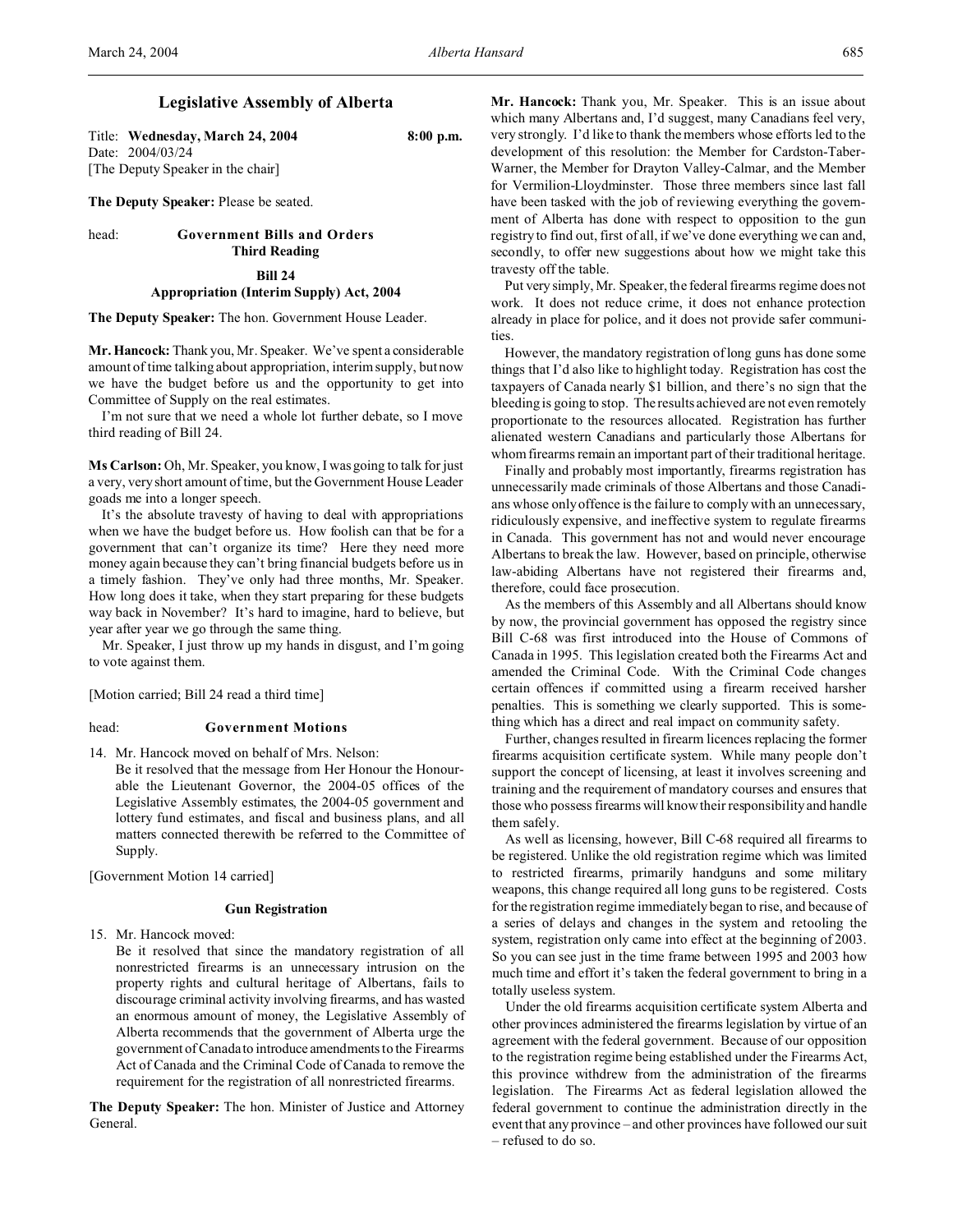It was at this time, Mr. Speaker, that the government of Alberta established its long-standing policy on prosecutions as it relates to firearms, a policy that remains in effect today. Under this policy Crown prosecutors will continue to vigorously prosecute firearms offences that adversely affect community safety, such as the use of firearms in the commission of another offence, possession of a firearm for a purpose dangerous to the public peace, or possession of a prohibited or restricted weapon.

Alberta Justice will not prosecute the noncriminal offences contained in the Firearms Act, such as not having a registration certificate for a firearm. We've taken the position that this is not appropriate legislation. It is federal legislation, and we can legitimately say to the federal government: if you want to enforce that legislation, if you want to use the public's resources to that effect, enforce it yourself.

Finally and most importantly for our discussion today, on the direction of the Attorney General Alberta prosecutors will not prosecute anyone for possessing an unregistered firearm whether under the Firearms Act or the Criminal Code if that is the only offence with which they are charged, and there's an important distinction here. The federal government, if they want to prosecute, if they want to enforce firearms legislation, can do it under the Firearms Act. Then we don't have to choose to prosecute.

In our view, as the Premier reiterated a few weeks back, this government has no quarrel with the concept of gun control. We've had gun control in this country since the early 1900s. We've controlled access to and use of handguns, automatic weapons, and those sorts of weapons, but it must be effective gun control. It must be gun control which reduces crime, and the federal registry system has nothing to do with gun control or safer communities. It's simply not in the public interest for the provincial government to pursue charges in cases where an individual's only offence is the failure to comply with this bloated and ineffective registration system.

Some people might suggest that the Supreme Court case was years ago and that Alberta should move on to other issues. Well, Mr. Speaker, that's not good enough. The costs continue to rise. The federal government has made little or no attempt to fix the problem. It's our position that the registry regime is beyond fixing. It's simply not possible to salvage this enormous waste of taxpayer dollars, and that's why today through this resolution I rise on behalf of Albertans to renew our call to abolish the firearms registry for nonrestricted weapons.

# *8:10*

Albertans' views on this subject are very clear, and the government shares those views. Although the Supreme Court decision is in the past, through initiatives like this resolution our committee is exploring other ways to keep pressure on the federal government. For instance, the members of the committee and I met recently with the Member of Parliament and Minister of State Albina Guarnieri, who has been tasked with reviewing the registry on behalf of Prime Minister Martin. The members and I used that meeting to renew our call to abolish the registry.

I'd like to take this opportunity to thank these members for their work on this issue, their commitment to this issue, and for representing the many voices of their constituents and many other Albertans, which has been outstanding, to say the least.

Apart from the waste of money, Mr. Speaker, some people may not be convinced that the registry is completely ineffective. For instance, some might be of the mindset that although it's ridiculously expensive, every bit done to prevent gun crime is a step in the right direction. Although that is the line that has been sold by the federal government for many years now, Albertans aren't buying it. Let's be realistic. Criminals, those who do harm to others, those who commit armed robberies, those who illegally possess weapons because they're involved in the drug trade, have not, will not register their firearms.

The very fact that thousands of illegal guns are on the streets in Canada this very minute amply demonstrates that the registry does absolutely nothing to keep firearms out of the hands of those who use them for criminal purposes. In many cities it's simply far too easy for a criminal to illegally purchase a firearm, and that's why greater efforts are needed to stop the illegal gun trade in Canada and especially the illegal trafficking of weapons from the United States.

It makes me absolutely apoplectic when I think of the impact that a billion dollars could have had on the illegal gun trade, the effect that a billion dollars could have had on making our communities safer, and the effect that a billion dollars could have had on reducing crime. A billion dollars has been spent on registering law-abiding Canadians rather than being invested in promoting safer communities.

As my colleague the hon. Solicitor General and all members of this House will agree, we need to do everything we possibly can do to protect our police officers in their line of duty, the people who truly make our communities safe, and this is one area that the federal government has tried to point to when discussing the merits of the registry system. If only it were true. Mandatory registration does absolutely nothing to enhance the protection offered to police.

All persons who have firearms must be licensed under law. When police go to a call, the essential information they need is that a firearm may be present at the scene. Licensing already provides this information. All registration provides is which particular firearms may be present. Again, because of the nature of the registry system, because of the boondoggle that it has been, and because of the ineffective process that they've undertaken, the registry itself provides no satisfaction, no cover for a police officer. In fact, I would submit, Mr. Speaker, that no self-respecting police officer would rely on the registry, when approaching a house or approaching an individual, to tell them whether or not guns were present.

As Alberta's Justice minister for the past four and a half years I've dealt with this issue since the decision of the Supreme Court of Canada came down. We've seen the federal government's cost projections rise from year to year. We've spoken out at federal/provincial/territorial ministers of justice meetings asking for the registry to be scrapped. But in recent months the frustration of Albertans has boiled over and in some cases led to fingers pointing back at the provincial government and at this minister. Some have voiced their concerns that Alberta has changed their position, that it has or could prosecute individuals charged with registry offences. Much of this problem, Mr. Speaker, lies in how the federal government drafted the legislation with registration charges existing under the federal Firearms Act and the Criminal Code.

Some of us have suggested that because prosecutions under the Criminal Code are within provincial jurisdiction, we should or could deny a federal prosecutor the authority to proceed or that Alberta should or could intervene to stop any prosecutions that could take place. I'd like to remind you that we're not talking about numerous cases, with obviously only one case of significance coming forward so far.

Interfering in any criminal case because we continue to dislike or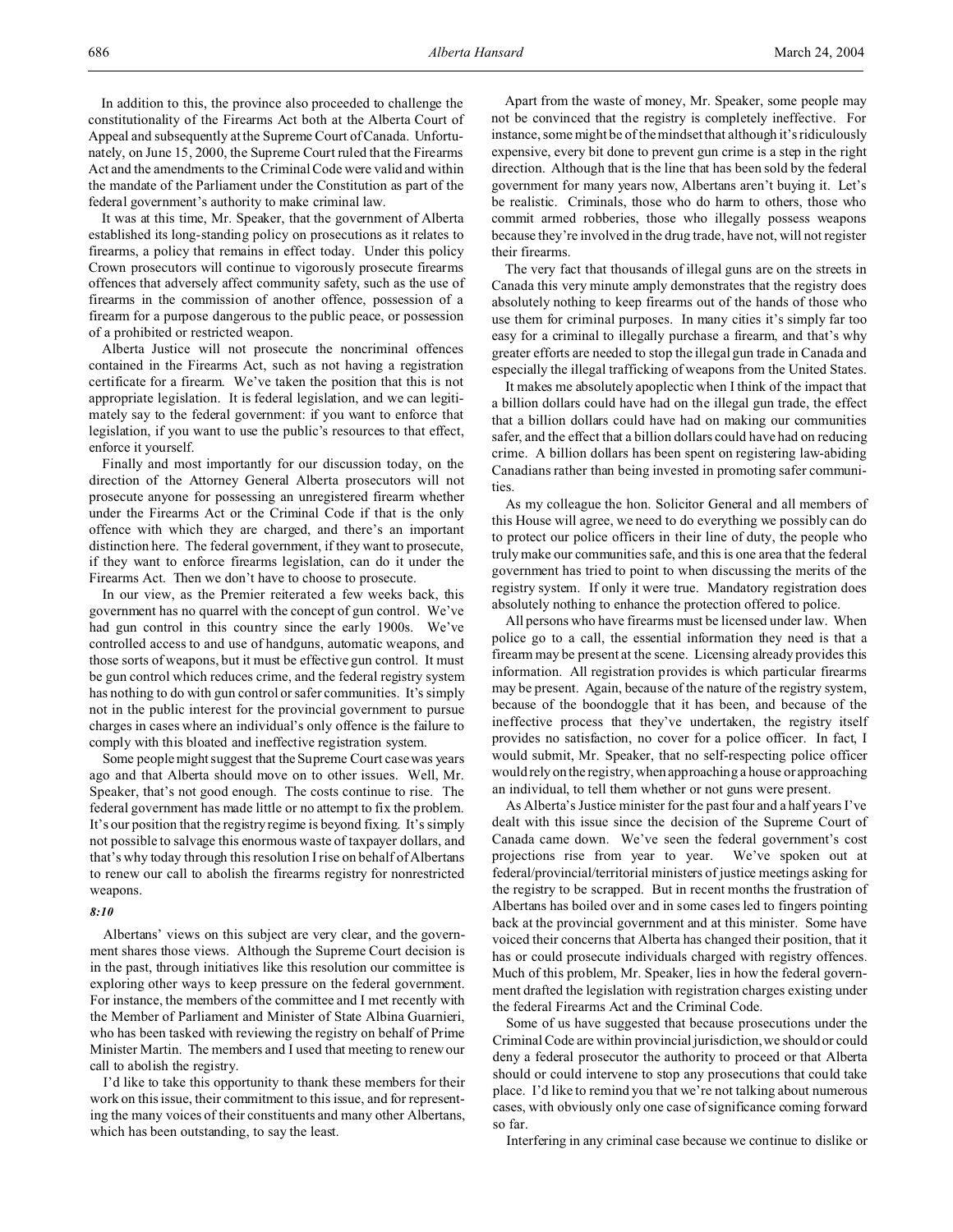oppose federal legislation is simply not an option and would be highly inappropriate. For obvious reasons criminal prosecution decisions must not be made at a political level. The courts have strongly rejected instances when laws are applied to some and not others or ignored altogether because those in office choose to ignore them. Such actions would be contrary to our constitutional obligation to uphold Canadian law and contrary to the belief that most Albertans have in the equality of the law and the equality of individuals under the law.

To point a finger at Alberta is misguided when only the federal government can abolish the gun registry. Only the federal government can prevent licensed gun owners from being charged or prosecuted for possessing an unregistered gun. That's why the focus must remain on Ottawa. As we've done since day one, Alberta will lead the opposition to these laws and fight to have them abolished. That's what we're doing today with this resolution. This is but the next step in our government's efforts to have the firearms registry scrapped and those resources put to community safety rather than this crazy registry.

The Prime Minister has called for a review. The Minister of State is conducting the review. This Assembly should tell them in the strongest possible way that it should be an honest, effective review which does more than just review how the registry operates or is implemented but reviews the very rationale behind the registry and comes to an honest, direct conclusion: the registry should be scrapped.

**The Deputy Speaker:** The hon. Member for Cardston-Taber-Warner.

**Mr. Jacobs:** Thank you, Mr. Speaker. It's certainly a pleasure for me to rise in the Assembly this evening to offer my comments to the debate and discussion of the firearms resolution introduced by the hon. Minister of Justice.

Mr. Speaker, this resolution recognizes that the mandatory registration of all firearms interferes with the cultural heritage of Albertans and poses an unnecessary intrusion into property rights while failing to discourage criminal activity. Therefore, the resolution recommends that the Alberta government urge the federal government to introduce amendments to both the Firearms Act and the Criminal Code in an effort to remove the requirement that all firearms must be registered.

Mr. Speaker, I strongly support the resolution put forward by the Minister of Justice and believe it is an important initiative for all Albertans. This resolution is also consistent with the sentiment expressed by a number of citizens from across this province. As chair of the committee mandated to review the federal gun registry, I have thoroughly examined the issues surrounding Bill C-68 and the Firearms Act. Bill C-68 is the strictest gun control legislation in Canadian history as it requires all gun owners to be licensed and register their firearms.

There are many strong arguments from which to oppose the federal gun registry and support the resolution put forward today. Mr. Speaker, the federal gun registry makes the possession and ownership of a firearm a privilege rather than a right. The registry is an intrusion on the property rights of all Canadians. Registration under the Firearms Act modifies the ownership of firearms and shifts it from a right to a privilege because firearms are personal property.

The right to property is a fundamental right in Canadian history. The right to bear arms is an historical right of all Canadians and is affirmed by section 26 of the Charter, which states that "the guarantee in this Charter of certain rights and freedoms shall not be construed as denying the existence of any other rights or freedoms that exist in Canada."

Mr. Speaker, this resolution recognizes Alberta's historic use and possession of firearms. The gun registry threatens the important heritage of Canadians to own guns. The responsible and lawful use of firearms during settlement and currently by ranchers, farmers, hunters, and trappers is a significant part of Canada's multicultural heritage. Canadians have traditionally owned guns, and furthermore Canadians have used them responsibly. The use of firearms in activities such as hunting, trapping, recreational target shooting, and firearm collecting plays an important role in Alberta's cultural, social, and economic heritage.

### *8:20*

The Firearms Act potentially violates the Canadian Charter of Rights and Freedoms through various sections. However, it is section 27 of the Charter that expresses that "this Charter shall be interpreted in a manner consistent with the preservation and enhancement of the multicultural heritage of Canadians." The use of firearms has served to continue an integral component of our cultural heritage. Alberta residents should have the right to own, enjoy, and use firearms in a responsible manner. No law should infringe upon this heritage or the historical rights relating to the use of firearms.

Mr. Speaker, the gun registry has not served to control the criminal use of firearms in our communities. The Firearms Act has not saved lives as it promised. Essentially, registration introduced by the Firearms Act has criminalized a significant number of Canadians. The federal firearms legislation considers firearm owners as potential criminals. The possession of a firearm without a licence holds a Criminal Code offence. The gun registry regards lawabiding gun owners as more dangerous than violent criminals, who are prohibited from owning weapons.

The registry will not be effective in that criminals will not be compelled to register their guns. Therefore, police are only knowledgeable of where innocent gun owners live and not criminals. I then question how beneficial this registry will be in tracking criminals' weapons. Furthermore, there's no guarantee that the information reported on a registration is even accurate.

Mr. Speaker, we must continue to question the perceived benefits of this program. The Firearms Act is not supported by any hard evidence that it will serve as a public safety measure or Criminal Code initiative. Crime rates have not decreased since the inception of the federal government's registry. Furthermore, there is no credible evidence that supports that this program will deter violent crime.

The costs of the gun registry have also escalated out of control. It is apparent that this program has exceeded its original cost expectations. The expense of the gun registry has continued to climb from the projected estimate at the introduction of the program in 1995. The program's initial costs were projected at less than \$2 million. However, in December of 2002 it was revealed that the program would cost at least \$1 billion by 2005, and while the present calculations remain incomplete, Mr. Speaker, it is clear that the program has experienced drastic cost overruns through a number of unforeseen expenditures.

The funds allocated to the gun registry could be better served in other areas. Our communities would be safer if the money from the billion dollar registry was focused on fighting known criminals. This money could be put towards an increased presence of RCMP officers to fight real crime. This financial support could be afforded to any program that would assist Canadians instead of an unwarranted intrusion on the property rights of responsible firearms owners that makes them criminals.

Mr. Speaker, there is an inherent problem with the federal gun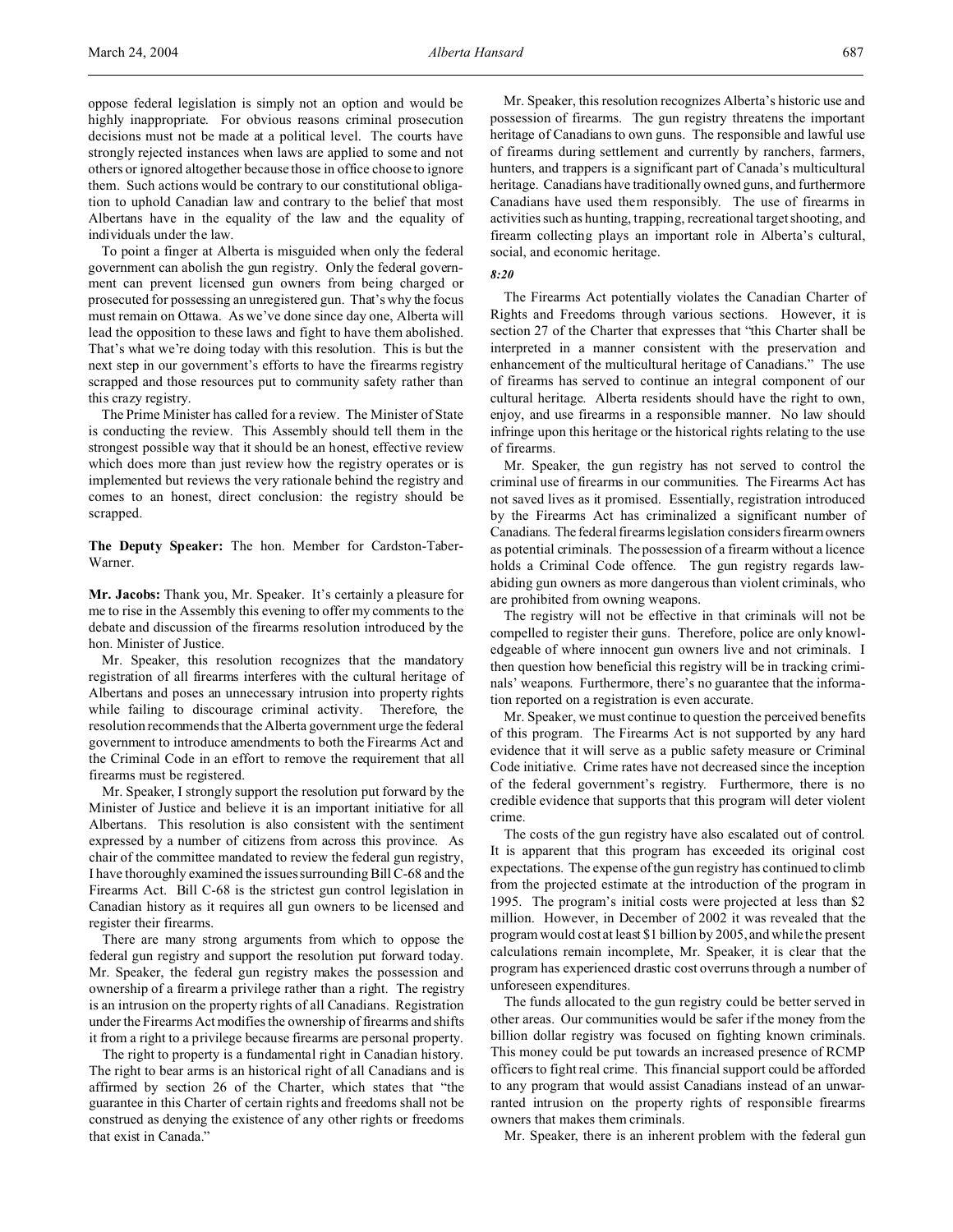registry in that it may not apply to all Canadians equally. The Firearms Act requires all Canadians, including aboriginal peoples, to obtain a licence and register their guns. However, we are now seeing problems come forward as aboriginal groups who are opposed to the registry have grounds to file lawsuits and seek exemptions from the federal program based on provisions outlined in their land claims agreements. In 2002 Nunavut Tunngavik Incorporated, a group overseeing the Nunavut land claims agreement, filed a lawsuit against the federal government. This lawsuit is based on the fact that the gun registry goes against an understanding that the Inuit are able to hunt, trap, and fish without being subject to licensing or fees. It is unclear how many cases may arise to challenge this program based on similar grounds.

Mr. Speaker, it is section 15 of the Charter of Rights and Freedoms which mandates equality for all Canadians. Furthermore, the Criminal Code must apply to all citizens equally. Therefore, if the exemptions result through court rulings for specific aboriginal groups, then the gun registry would be extremely unfair in applying equally to all Canadians. For this reason, I believe that all Canadians should be exempt from the registry.

The federal Liberals themselves are unsure of the outcome of this program and are now backtracking their steps. The federal government is recognizing the flawed approach to the registry. The Liberals are attempting to make adjustments to the gun registry and have now launched a review of the firearms legislation. They are seeking feedback from Canadians across the country.

The government is searching for alternatives that would essentially reduce the costs while increasing the effectiveness of this initiative. I believe that the best solution would be to abandon this program and repeal the registry. Mr. Speaker, the federal government is already acknowledging some of the problems; however, reversing the course of action on this initiative would prove to be the best solution.

The Firearms Act is the strictest gun control legislation in Canadian history. It requires all gun owners to license and register their firearms. However, it is proven that the gun registry does not work, and no matter how much money is spent, it does not appear that it will have an impact on real criminals. Mr. Speaker, gun control programs need to be cost-effective and focused on reducing the criminal use of firearms. The federal gun registry has not proven to be an effective tool in discouraging criminal activity involving firearms. The registry has cost taxpayers an enormous amount of money and has not improved the public safety in our communities. Alberta needs the continuous leadership role in questioning the federal government and urging the elimination of the registry as the best solution to addressing the problems of this program.

In closing, Mr. Speaker, I would like to commend the hon. minister for bringing forth the firearms resolution. This initiative has my full support, and I encourage all members of this Assembly to stand behind this initiative. Thank you.

#### **The Deputy Speaker:** The hon. Member for Edmonton-Ellerslie.

**Ms Carlson:** Thank you, Mr. Speaker. I am happy to have an opportunity to rise and speak to this particular motion. Since this idea of a registration process was first introduced in 1995, my colleague from Lethbridge-East and I were the designated spokespeople for our caucus on this particular issue. Certainly, at the many, many forums and different arenas that I was asked to speak at, I was very pleased to say that I have always supported gun control, but I have never supported the gun registry.

Now, many of my constituents don't like that stand, and I'm sure that many in the future won't like it either, but I have always said to them that I will represent their views and vote my conscience, and that's what I expect to do this time too.

I have a very good reason, I believe, for truly believing that the registration process is a flawed process, and my greatest concern about it is that it gives police a false sense of security about what lies behind the next door when they face it. I remember vividly 17 years ago when an estranged husband came after his wife and two children and the police were called. The estranged husband was also a policeman, so they were able to go to his locker at work and see that his service revolver was locked away. So they told the wife that there should be no worries, that he didn't have a revolver with him. She said: it isn't the one that's locked in the locker that you have to be worried about; it's the one that he has at home that has never been registered.

So the good news about that story is that there were no serious outcomes, but since that day when my children and I safely escaped from what was a very tough situation, I've always believed that we can never have any police officer out there dealing with a situation where there's a false sense of security or mothers and their children, or anyone else for that matter, being in fear for their lives. Particularly now that my son is grown up and is himself going to be a police officer, I do not ever want him to go into a situation where he doesn't believe that there could be a dangerous weapon around the corner or behind the door.

So I believe that a registry gives a false sense of security in some circumstances and will never support it. Thank you.

**The Deputy Speaker:** The hon. Member for Drayton Valley-Calmar, and then Red Deer-North.

#### *8:30*

**Rev. Abbott:** Well, thank you, Mr. Speaker. I also would like to begin by thanking the hon. Minister of Justice, the MLA for Edmonton-Whitemud, for bringing this motion forward and especially for giving me the opportunity to sit on the gun registry committee. It's been a very educating and enlightening experience.

I echo the comments of my colleagues when I say that we need to put an end to the gun registry as soon as possible. Any initiative put forward by this House to do just that is one that I will support.

I want to say at the outset that I do not resent the motivation for a safer society that initially underlined the gun registry. What I do resent, however, is that in the realization that the gun registry has not worked, the federal government has continued to pump money into it instead of admitting it for what it is: a white elephant.

Today's provincial budget, Mr. Speaker, adding \$58 million to policing in Alberta: that will make safety communities. But wasting \$1 billion on a useless registry – imagine, just imagine how many RCMP we could hire to fight real crime. This registry survives for political reasons, not for practical reasons.

Just think about the gun registry. First it was to be a \$2 million – \$2 million – registry. Next we found out that the federal government allowed the cost to soar to more than \$1 billion. Now we hear that the cost could actually be closer to \$2 billion. I am beside myself, Mr. Speaker. So are most taxpaying Albertans. The only thing we can say is: what a waste. Just think about it. All the money that I and all of my family and friends and all of their families and friends will ever pay in tax in their entire lives wasted, wasted on a useless registry. it doesn't make me very happy when I see how much money I pay to the federal government in tax, to think that it's all been wasted on one useless program.

Mr. Speaker, it's not just a waste in terms of dollars spent, but I think it's a waste because of the aims. The aims of the program are not met. I further contend that the gun registry program will never meet the aims sought by the creators of the program. What are those aims? Well, the aim, it seems, was to curb gun-related violence. That's a worthy goal.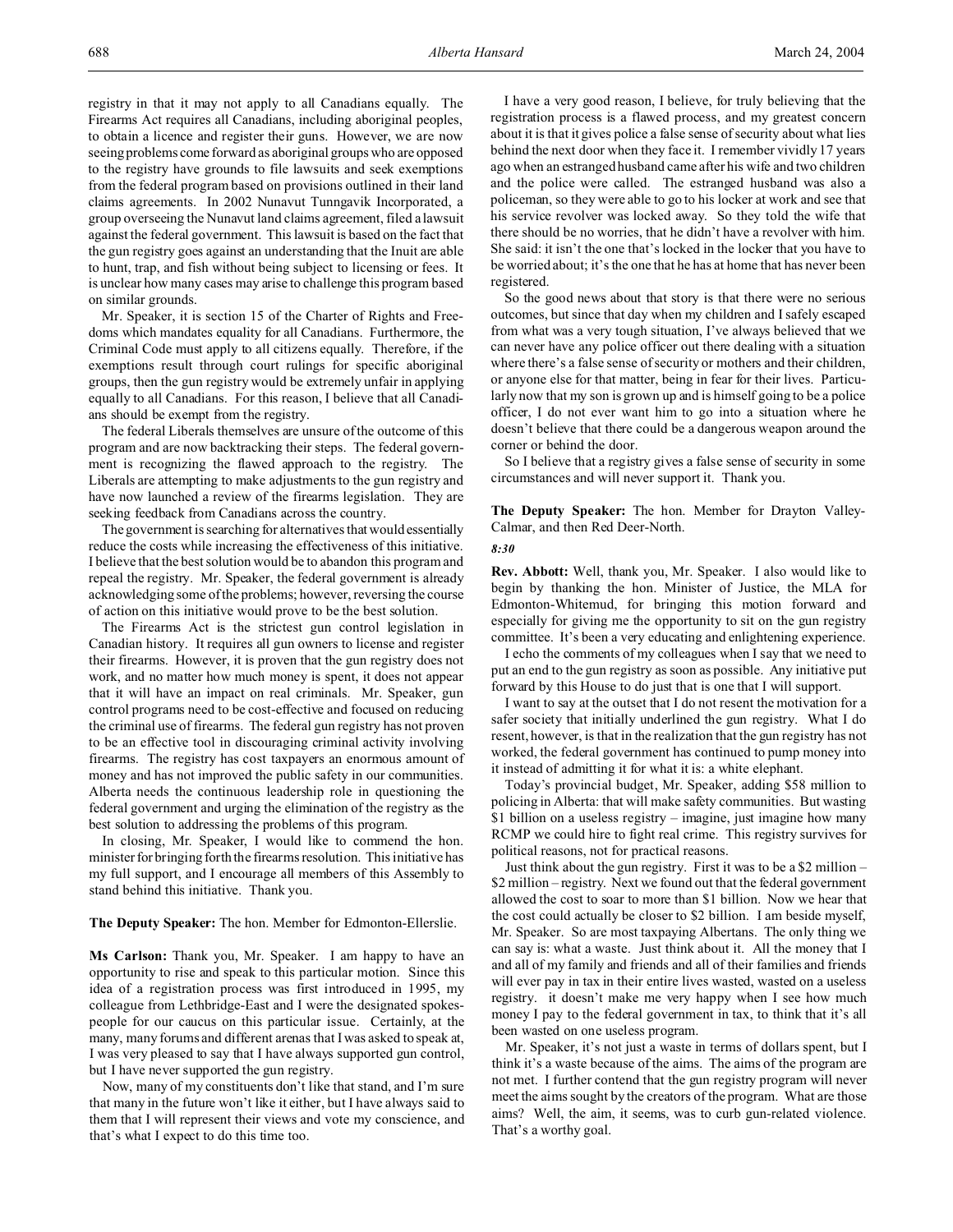The program was born out of a very real public anger and grief over the shootings at l'école Polytechnique, which took place in Montreal on December 6, 1989. On that day, Marc Lepine walked into l'école Polytechnique and deliberately aimed fire on 14 young engineering students, all of whom were women. The shooter was angry at the perception that the women were stealing his opportunities at a successful career, and he obviously held some deep-seated resentments towards women in general as well as deep mental problems, Mr. Speaker.

Now, the public was justifiably horrified. The incident laid bare that gun violence does exist and that when mixed with an offensive and intolerable political stand like the one Marc Lepine held, the ramifications can be horrific, fatal, absolutely unacceptable.

But what happened afterwards is a classic story of what happens when politicians attempt to provide a political solution to a very real problem. Instead of taking a clear-eyed look at the problems of December 6, 1989, the federal government targeted one aspect; that is, that Marc Lepine used firearms. They made a sweeping law that put all of the duck hunters and farmers and law-abiding gun owners into the same category as a monster like Marc Lepine. Yes, they were all firearms owners, as if that in itself is a bad thing.

As you can imagine, a lot of resentment has grown amongst gun owners, especially rural owners like the people of Drayton Valley-Calmar. Mr. Speaker, most people are not criminals. They don't have severe mental problems, and they don't have an eternal hate for women. Most people are not using their guns for anything other than practical purposes. Most are using their firearms legally, or at least they were before January 1, 2003. Nobody likes to be branded a criminal. Nobody likes to be treated as though their government doesn't trust them, and that's what the very existence of the firearms registry does.

These Albertans who want the registry to end do not want to see an end to all firearms safety measures. No. They've talked about safe storage requirements. They agree with proper licensing and safety tests prior to allowing somebody to purchase a weapon. Mr. Speaker, we've had these kinds of things in place for years when it comes to restricted and prohibited weapons such as handguns.

What most people don't agree with is that the government needs to know in which closet the gun is held in their farmhouse. They resent the fact that they became criminals on January 1, 2003, simply by doing nothing. That's right, Mr. Speaker. If they had long guns that they did not register by that date, then they became criminals.

I know this personally because I happen to be one of those people. I can remember very early in the new year there was a certain protest going on in the Legislature, and myself and another hon. member from this Assembly attended that public gathering. What happened, Mr. Speaker, was that I became very inspired to fight the registry. I decided that I was going to stand with this group of Albertans and try to send the message to the federal government that this was wrong and that we were not going to take it, that we were not going to put up with it. I went public to my own local newspapers, and I told them that I didn't agree with the registry, and that because most of my constituents didn't register, I wouldn't either.

Well, I'll tell you what, Mr. Speaker: I think it was about a week or two later that the local staff sergeant of the RCMP, who happens to be my next door neighbour, fully dressed in all of his uniform, came walking into my MLA office one Friday. He called me by name – I can't say it now – and he said: we have a problem. He said: if you don't register your firearms I have no choice but to charge you.

Now, had I known then what I know now, I would have said: and then what will you do with the other 10,000 of my constituents who we know have not registered their firearms?

#### **Mr. Griffiths:** Did you say that?

**Rev. Abbott:** I said that had I known that, I would have said that.

Instead, what I did, Mr. Speaker, is I did the right thing by my constituents so that I could be their voice in the Legislature, and I went and I registered my long guns. I registered them, and, really, what a silly, silly process.

If I explained to you some of the questions that were on that form in order to obtain the licence and to go through this whole registry hassle, you would be absolutely outraged at the invasion of privacy and at some of the questions that are asked. They want to know how many common-law partners or spouses you had in your entire history, people that you've lived with over a certain length of time. [interjections] The answer for me is one. They want to know about all of your mental history. They want to know things, Mr. Speaker, that nobody else could ever get away with asking other than these people with the gun registry power in their hands.

It's just an absolutely foolish process, but I went through it because I wanted to be able to be a voice of reason in the Legislature and to stand up for my constituents and to do the right thing. So here I am, Mr. Speaker. I'm on the gun registry committee. I'm hoping that we do more than just this resolution, that we find some ways to challenge this constitutionally, because that's what we need to do.

I want to share a little story, Mr. Speaker. It's a very good illustration of what happened on January 1, 2003. Imagine if you owned an automobile. Let's say you were licensed, you had that automobile registered, and you drove it around for, say, 20, 30 years, maybe even 40 years. I know one man that drove the same truck for 50 years. Let's say that you drove that automobile around for a certain length of time and then you decided: "I like that old automobile. That's become a real sentimental thing to me. In fact, it's become a collector's item in the eyes of many. I'm going to go park that on the back forty, and I'm going to save that and maybe give it to my grandchildren someday."

Well, Mr. Speaker, if you then became a certain age and allowed your licence to expire and you never bothered to renew your registration of that automobile and you had it sitting out on the back forty, no problem. You're allowed to do that; that's your property. The federal government can't say anything. They can't say: hey, you're now a criminal because you've got that automobile sitting out on the back forty that's not licensed or registered. No, they can't say that. But you know what? If that were a gun, they could say that.

That's right. The minute you let your licence and registration expire, if you don't hand that gun over to the federal authorities to be destroyed, then you have become a criminal. What kind of a law is that?

### *8:40*

**Mr. Snelgrove:** Stupid.

**Rev. Abbott:** Well, the hon. Member for Vermilion-Lloydminster said the word that I was thinking, Mr. Speaker. It's not a good law.

I'll tell you this, Mr. Speaker, in closing. One of the great things that the current prime minister said when he was coming into office was: we are going to put an end to western alienation; we are going to start to listen to the west; we're going to include the west; the west wants in; well, they're going to be in under my leadership, under my regime.

Well, you know what, Mr. Speaker? This is Paul Martin's chance to listen to the west and to begin to put an end to western alienation. In fact, I want to send a message along with the Member for Edmonton-Ellerslie and the Member for Lethbridge-East. Take this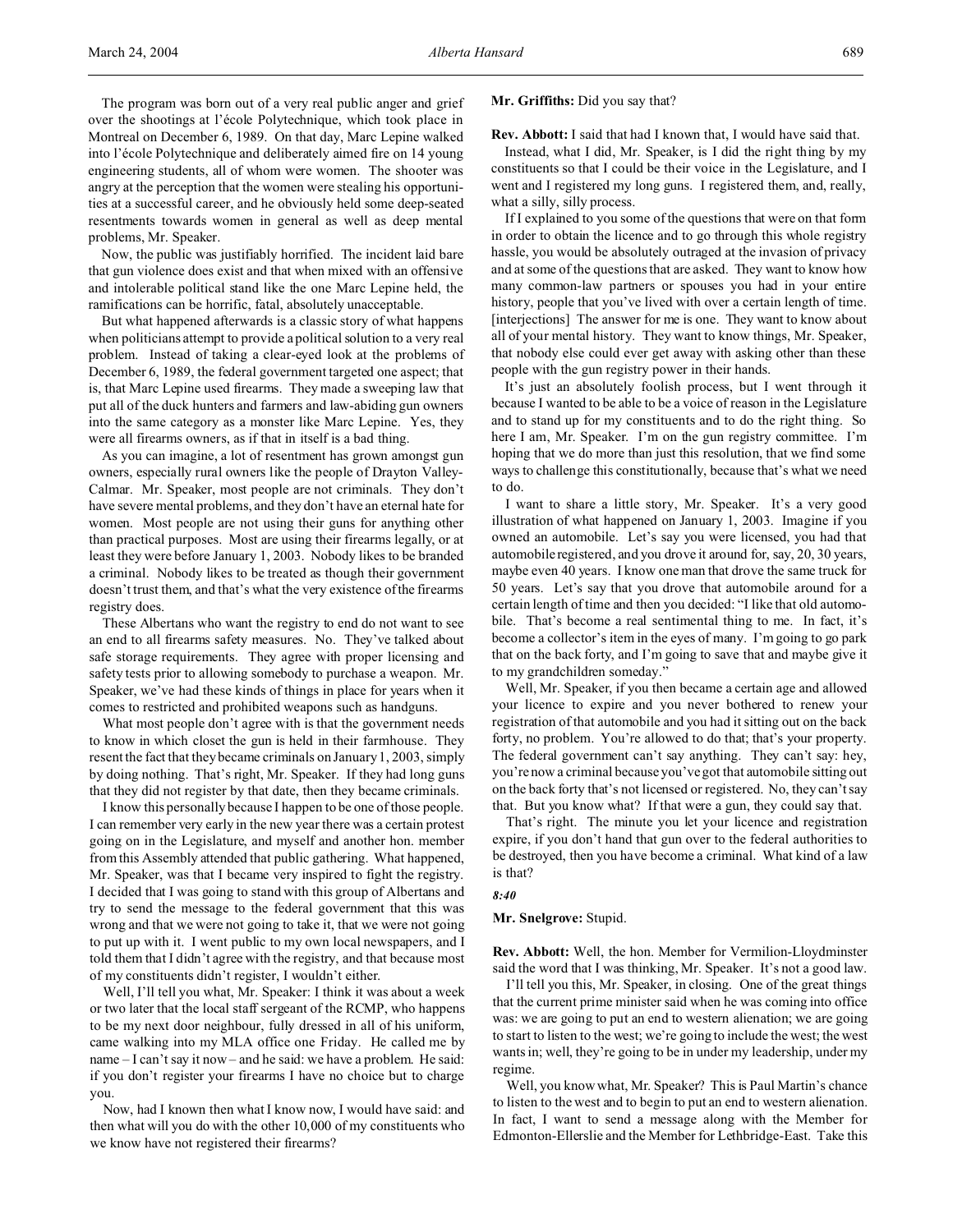message to Ottawa: "Can the registry of nonrestricted firearms. All it does is cause western alienation. Don't try to fix it; just delete it."

One of the best buttons we have on our computer is the delete button. I wish that the Prime Minister and the minister of state responsible would use the delete button and can the registry and get rid of it. I know that I am speaking on behalf of the majority of my constituents and, in fact, the majority of Albertans.

With that, I will take my seat. Thank you.

**The Deputy Speaker:** Hon. Member for Edmonton-Ellerslie, comments or questions?

# **Rev. Abbott:** Uh-oh.

**Ms Carlson:** Thank you, Mr. Speaker. I heard that "uh-oh" over there, Drayton Valley-Calmar.

First of all, a comment, Mr. Speaker, and it's this. He nearly convinced me to change my vote. It's a good thing he stopped talking when he did.

And now my question: how does the Member for Drayton Valley-Calmar ever in his wildest dreams think that he is a reasoned voice in this Legislature?

**Rev. Abbott:** Mr. Speaker, as the member opposite knows, I don't speak very often in this Assembly and I don't say very much. But the odd time that I do speak up, I hope that it is with reason and I hope that it is on behalf of my constituents.

I must say as a compliment to the hon. member opposite that when she was giving her speech this evening, I was thinking: why did the Liberals push her into the backbenches? She is such an intelligent, bright person that she should be up there in the front benches, like she was previously.

Thank you.

**The Deputy Speaker:** The next speaker is the hon. Member for Red Deer-North.

**Mrs. Jablonski:** Thank you, Mr. Speaker. I would like first of all to thank the committee that worked so hard on bringing this resolution forward, and I'd also like to thank the Minister of Justice. I think he read my speech. And I'd like to thank the speakers that have spoken so far.

Like the Member for Edmonton-Ellerslie I am in full support of gun control. However, I do not support the ineffective, inefficient, and costly firearms registry. If anyone here was able to see the documentary by Michael Moore called *Bowling for Columbine*, they'll realize that he struggled to understand why with over 7 million guns in Canada we only registered in the year that he made his documentary 165 deaths by gun while the United States during the same time period registered over 11,000 deaths by gun.

I think that the answer is in the Canadian people themselves. They are the type of people that are nonviolent, and people who legally own their guns and now possibly illegally own their guns don't use them to kill people. That's not the purpose of guns for Canadians.

So with the two issues I'd like to talk about gun control for a few minutes, and that is to say that prior to the firearms registry the gun control laws of this country were excellent. They were the best in the world, and I support those fully. They required that every firearm have a trigger lock. So you had to have a key to unlock your trigger to begin with. Every firearm needed to be locked in a cabinet. So you had to have the key to the cabinet to get into the cabinet to get the gun and then have the key to unlock the trigger. Also, you had to have the ammunition locked in a separate compartment in a separate room away from the firearms themselves.

I believe that those kinds of gun laws and the registration of handguns and semiautomatics and automatic weapons were also excellent laws in this country. No one in this country complained or argued about whether those guns laws were acceptable or not because they were, and we as Canadians accepted those gun laws.

However, the firearms registry is a separate topic, a separate issue. It's cost us billions of dollars, and as has been said in this House tonight, those billions of dollars could have been better spent on policing and crime control. We know that in Alberta alone we have 29 known gangs. I was very pleased to see today in the budget a 50 per cent increase in the policing budget. We need that here in Alberta because of the gangs that we have. We need that money to help us solve crimes here in Alberta more than we need to spend money on a firearms registry that does not work.

I think that the money could also be used for programs such as helping people in the areas of domestic violence and bullying. A lot of the deaths, especially the deaths that have happened in school, have happened because of bullying. If we had programs where we could help people deal with their anger and with their isolation, those are the programs that would make us better people, far better than a firearms registry makes us. In Red Deer we have something that's called the batterers' program. It's 75 per cent successful in changing a person who has been a batterer to being a better person.

Mr. Speaker, we have to remember that it's not guns that kill people; it's people who kill people. Criminals don't register their guns. Now, if I thought for one minute that the firearms registry could actually protect women and children, I would consider supporting it, but as has been said in this House this evening, there is nothing to prove that it has been efficient in any way. It hasn't stopped women and children from being killed. Other than making good citizens criminals, this registry has not achieved what it set out to do.

The other issue that was mentioned tonight that I think is really important is for police officers to know ahead of time, when they're going to the site of, say, a domestic violence complaint, whether or not there are guns in that home. I think that licensing the person, which was part of our gun control prior to the firearms registry, is very effective and far more effective and less costly and more efficient than a firearms registry. So I agree with the licensing of the gun owners that was in place before.

The other thing, Mr. Speaker, is that if we really want to do something about crime, if we really want to protect the people of Canada, then I think we should have stronger penalties for the illegal use of weapons, firearms being one of them. Perhaps our justice system needs an overhaul. Perhaps the corrections system, the Canadian correctional system, needs an overhaul. Maybe those are some of the things that we should be looking at rather than a firearms registry.

To echo what my hon. colleagues have said this evening, I think the smartest, most logical, and best solution to the cost of the firearms registry is to eliminate it completely, and that's what I would support. I want to thank this House for supporting Motion 15.

**The Deputy Speaker:** The hon. Member for Lethbridge-East.

**Dr. Nicol:** Thank you, Mr. Speaker. I rise to speak to this motion on the gun registry. I've listened to a number of the speakers, and I kind of wonder what I think at some times. When I went through this whole process starting almost 10 years ago, trying to discuss the relevance of gun control, the relevance of the components of gun control, you had to put into position a series of weights about what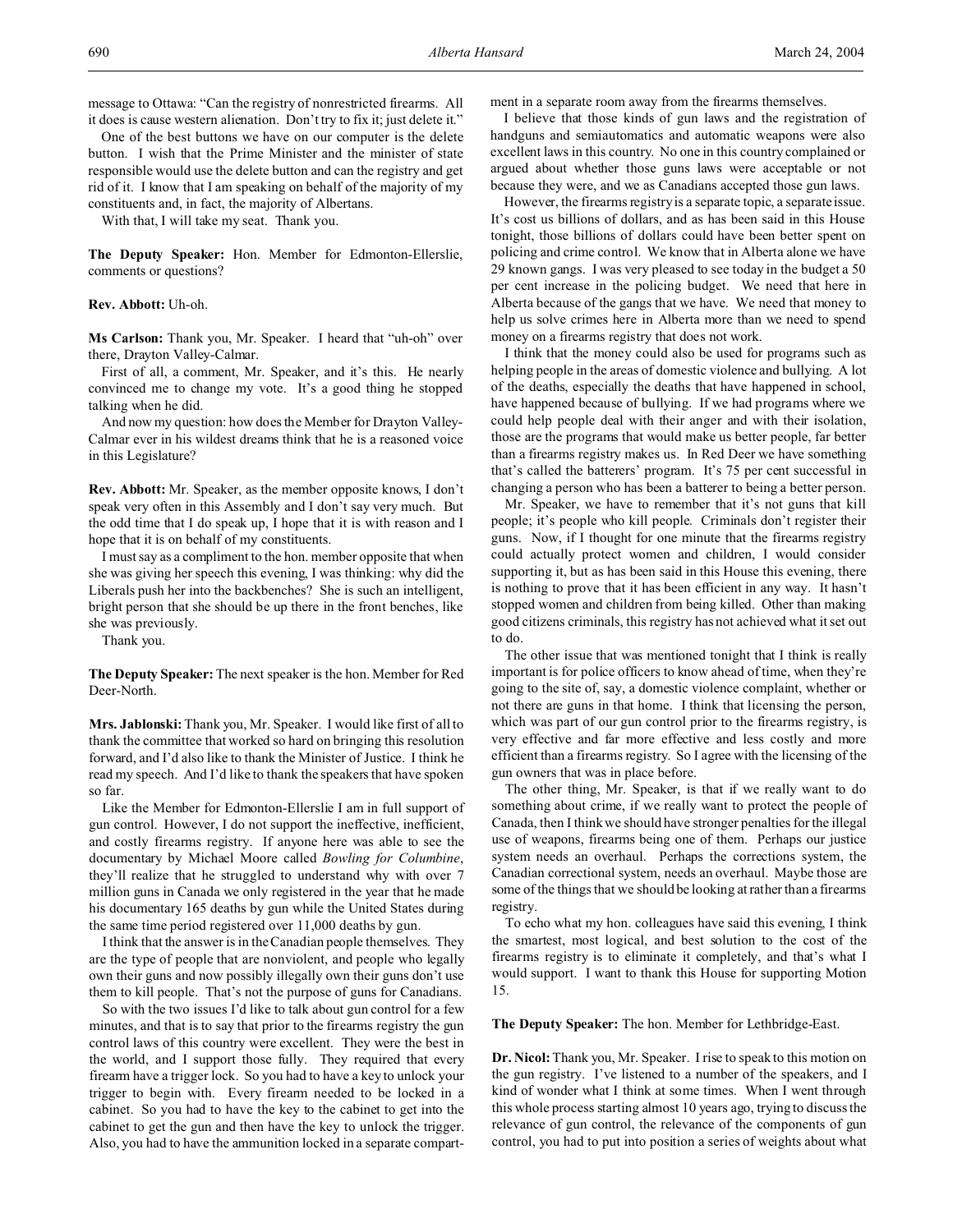Now, we've heard discussions about a lot of it tonight, about whether or not we should be in effect prohibiting the absolute ownership of particular styles or particular kinds of guns. That, in effect, is in itself a degree of a registry where you say: we don't care; you can't have that one. So, you know, gun limitations.

I think most Canadians, most Albertans that I've talked to do support the idea that we don't really need weapons of war in our kitchen cabinets. With the assault weapons, these kinds of things, if you need to use them, if you want to experience them, the place to do that is at a gun club or at a facility. That, I think, has been pretty well accepted by a lot of Albertans that I've talked to.

#### *8:50*

ered.

Then you get into the idea of what constitutes the rationale behind dealing with gun control. Well, it's to reduce the threat or the possibility – possibility is better than threat – of death by accident or on purpose; you know, deliberate homicide. We have to look at those kinds of things, and here we see the idea that we want to in effect create a deterrent, so stiff penalties. I think every Albertan, every Canadian supports the idea that we have to have a deterrent for individuals who use guns in the commission of a crime, any kind of a crime, because no matter what you think, there is always the option and the possibility of an accident and, in effect, the crime going further than you thought, and we end up with a death or an injury. In that context, we have to look at it from the point of view of what constitutes reasonable aspects of gun control.

As I was going through the debate when we started all this in the early '90s, I began to think about what is reasonable and effective. I've lived in a number of other places in North America and around the world where they've had gun control, where they've had gun registration, where they've had stiff gun penalty laws. I guess that when I decided how I was going to approach gun control, I went out and I supported the whole idea that we have to make sure that we don't create an opportunity for automatic weapons that are war weapons to be commonly available in the community. That I didn't accept. I accepted very strongly that one of the best ways to deal with the reduction of crime, injury resulting from the use of a weapon, a gun, in crime was to in effect create a deterrent through stiffer penalties.

When we started talking about the federal proposal for a gun registration, I began to ask myself: well, is this cost-effective? I looked at all of the jurisdictions that I could find evidence from that had gun registries, gun ownership lists, whatever you want to call it, because they all call it a little bit different, and you couldn't see a real relationship between the identification of individuals who owned guns, the number of guns they owned, the kinds of guns they owned and any effective crime control.

So I questioned: how do we get a cost-effective system here that works? Under all of the investigation that I did, it became very clear to me that if we're going to put dollars into a program that relates to the reduction in the possibility of injury or crime with a gun, the best thing to do was the first two components because there's no evidence that registries really do provide us with a cost-effective mechanism under the larger umbrella of gun control.

[Mr. Lougheed in the chair]

**Mr. Snelgrove:** Just say it clearly, Ken. Spit it out clearly.

**Dr. Nicol:** I'm going to get there. The member over there says: spit

it out; say it clearly. I've got to put the rationale in. I want to explain to the House how I came to this.

I listened to some of the members tonight talk about: well, it's part of our culture; it's part of our heritage. Mr. Speaker, I've lived in enough different areas of the world, and I've lived almost 60 years in Alberta. I've seen our culture, I've seen our heritage, and I've seen our expectations as a society change. So I'm not going to say: because we did, we must. That to me is not enough of an explanation for why we shouldn't have a gun registry.

What's more important is: is this good public policy? Through the rational approach that I've described to you, I cannot through any means that I've been able to determine justify dollars in a gun registry, because it's not an effective mechanism to do what we want: reduce the use of guns in criminal activity.

So I don't think that we should be having a registry. I think that the federal government, as it goes through this review, should start to talk about what is a cost-effective use of our public dollars, and they'll all come to the same conclusion, that this is not a good use of public dollars because it doesn't lead to an effective reduction in the use of guns in the commission of crimes. That's what our objective is.

Let's do as the members across here have said. Let's put more money into policing. Let's put more money into the other deterrent programs. That's the way we'll be able to reduce the use of guns either willingly or unwillingly in the commission of a crime.

The registry hasn't proven to be effective, and I don't think we should have one in Canada. I'm going to support this motion.

# **The Acting Speaker:** The hon. Member for Highwood.

**Mr. Tannas:** Thank you, Mr. Speaker. I want to say that I'm in favour of gun control, but I'm opposed to the registration of long guns. I believe that our public prosecutions of the use of firearms in the commission of a crime too often is waived. In talking with police officers when the debate was more fully and more broadly based in our land, they often said that.

I just want to give you an example of that, because people came out on both sides of the issue. A certain lady – and we don't want to identify her, but we'll call her Mrs. J. Mrs. J. went to the United States and bought two different handguns of different calibre and bought the appropriate ammunition for both of them and brought them back to our province without declaring them.

Now, we've had the registration – and I support it – of handguns for about 80 years. I think that's a good thing. There's no one in this country that needs, it seems to me anyway, an Uzi or a Bren gun or, for that matter, an AK47 that works. They don't need that. So those are restricted weapons along with Bazookas and so on, and they ought to be very much restricted to perhaps military museums or have them decommissioned so they can't be readily put in.

Anyway, back to Mrs. J. She was estranged from her husband, invited him over to her home, and as he was leaving, proceeded to put six shots into his back. He didn't die. Now, there were people that said, "Well, he deserved it," or "He didn't," that kind of thing. There was here the commission of a crime with a weapon. If any of us go out and take our gun, if we have one, and shoot it off within the urban limits, you can be charged with discharging a firearm in an urban area. She was charged, and they waived that. They waived the smuggling. They waived having two weapons, waived having the ammunition and all of the rest of it and shooting within the limits of a city. As the case would be, she was declared unfit to stand trial and so on.

All that I'm trying to get at is that you can have these wonderful rules for registration, and we do, but so often when it comes right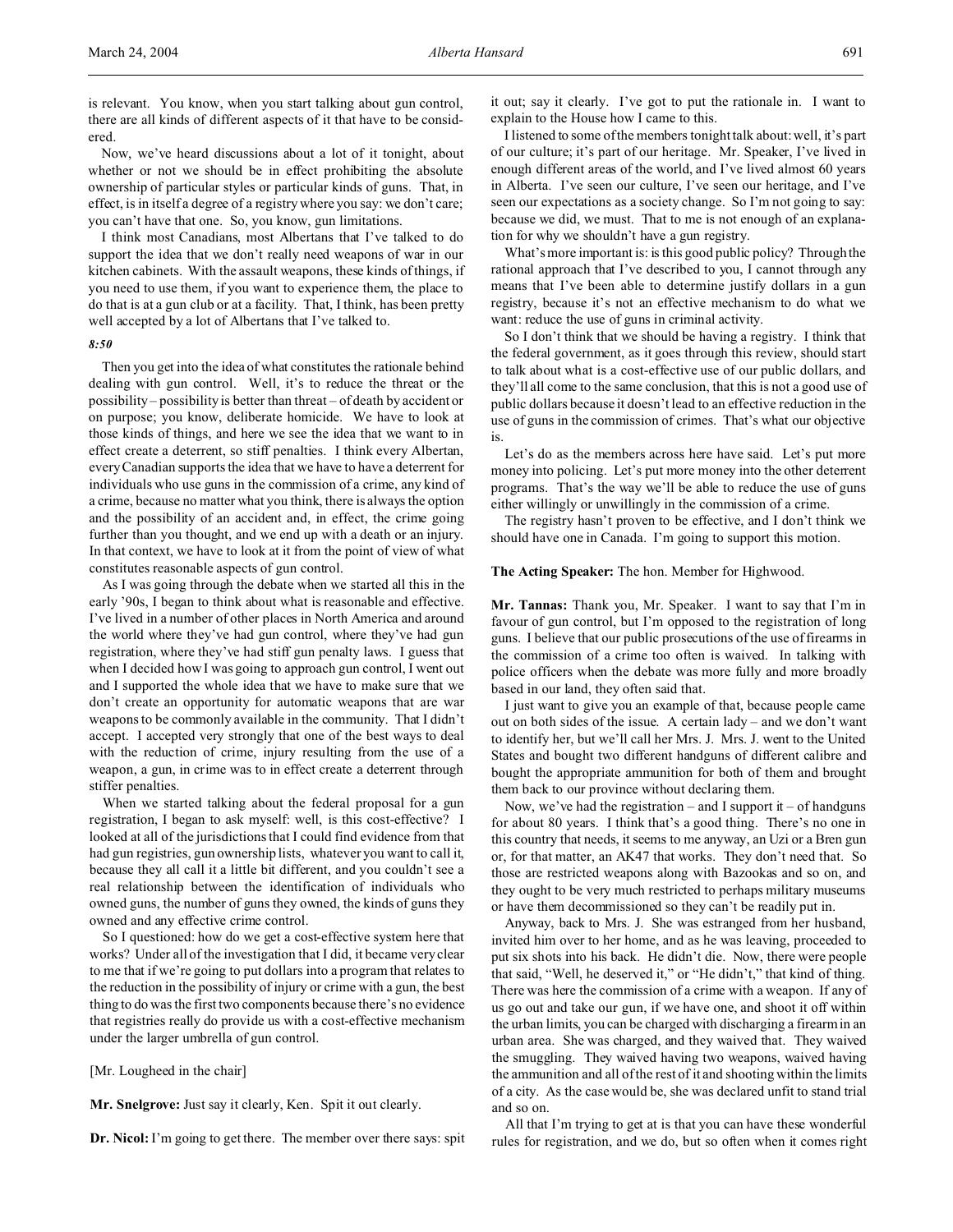down to it, that gets plea bargained away. It's frustrating for police, and it's frustrating for a whole lot of other people. So it seems to me that one of the problems is not the registration but how we handle that whole issue.

Unlike the hon. member who spoke about having guns, I got my first gun, a beautiful gun, when I was 12 years old. I still have it, a Browning over-and-under skeet gun; it matched my father's gun. So you can see that that was over 50 years ago, and I still have it. In our home when I was growing up, the guns and ammunition were always locked. I never had the key. Even when I was 18 years old, I didn't have the key. All the guns that I have have been locked up and still are. They're registered. I thought that if I'm an MLA and I'm helping to make laws and voting on laws, I cannot break it even though I disagree with it. So like a Boy Scout I did get mine registered. I'm not sure what I can do with that registration.

# *9:00*

I support this resolution. I feel that it hopefully will be an instrument of impressing the hon. members in Ottawa that maybe registration of long guns is not a good thing. Thank you, Mr. Speaker.

**The Acting Speaker:** The hon. Member for Olds-Didsbury-Three Hills.

**Mr. Marz:** Thank you, Mr. Speaker. I'm pleased to enter into this debate, and I'll try not to repeat too much of what has already been said, but I'll see if I can bring some new arguments to the table.

I, too, would like to speak in favour of this resolution and thank the minister for bringing it forward. I hope that it will be listened to by the federal government a little better than what most of our advice has been listened to by them in the past.

I've watched the evolution or attempts of gun control by previous federal governments of both stripes over the past number of years in an attempt to control violence regarding firearms or to basically register guns for whatever reasons they may have to register them. A lot of people I talk to don't necessarily trust the federal government, that they have only those interests of preventing crime or serious violence by firearms at heart when they're making this legislation.

I believe the federal government has failed to show Canadians where registration of firearms has worked in reducing crime or violence. That's been asked of every government that's tried to put this in, and really there's no place that it's worked. I don't know who to quote, but I understand that one of the papers quoted someone in the government about a year ago, after the registration was brought in: how many guns were registered? The answer was: well, we don't know how many are out there, but 75 per cent of them are registered. That didn't do a lot to help Canadians trust such a government that makes statements like that to bring in something that's good for them.

A question I have is: why are Albertans so opposed to this registration of long guns when they don't seem to be opposed to registration of handguns? I mean, you can have a handgun with a long barrel, that they refer to as a Buntline Special, in a .45 calibre single action or a 24-inch pistol-grip shotgun. What makes one more dangerous than the other because of an inch, maybe, in length? So why are Albertans so opposed to registration of long guns? In talking to Albertans I think it's because it's the registration of all guns when you include long guns.

In recent history, in the lifetime of a lot of people in here, other countries have tried this, and we say: oh, that could never happen in Canada. Other countries since World War II in Germany have said that it could never happen in their countries either. What happened there after registration was brought in in Germany? As everybody knows, all guns were registered and subsequently all guns were confiscated, making a disarmed population. Some countries have often thought a deterrent to bring such a registration in place was some measure of protection against a tyrannical government trying to disarm the population. If you didn't have registration, that couldn't happen. I think this is what concerns a lot of Albertans, especially the ones that I've talked to. This is not ancient history; this is recent history.

The other thing is that in the last number of years since this whole thing has been brought into place, I've seen an overreaction by enforcement officers in dealing with anything regarding guns. I'll just give you a couple of examples.

Where a hotel was being built in Three Hills, there was an excavation on part of the property and the Richardson's ground squirrels, or gophers, came in, and they were making quite a mess and eating the grass up and digging holes. So the owners . . . [interjection] What's that?

#### **Mr. Mason:** Didn't you try reasoning with them first?

**Mr. Marz:** Yeah, right. The Member for Edmonton-Highlands would think that you would reason with gophers and ground squirrels. That doesn't surprise me. Perhaps he would be adept at that, but most people wouldn't be.

Anyway, the owners of the hotel, which was right on the edge of town, asked one of their friends to come in and see what he could do. They didn't want to spread poison in the area because of public access, and they didn't want a .22 because the range was too far. He said that he had a BB gun, so he took the BB gun out there and was plinking gophers with the BB gun to try to rid them of this. Before you know it, a peace officer had him at gunpoint to drop the gun and step away from it as if he was in the commission of some type of violent crime, you know, conducting himself like a SWAT team.

Another instance is people I know had their homes broken into and guns were stolen. The first thing they were concerned about was: must be unsafe storage. There's a bigger concern about the victim being treated like a criminal than worrying about how to get to the criminal that stole the property.

On a more personal note my own son, who was 17 years old, and his friend, who just turned 18, phoned me on my cellphone as they wanted to go shooting gophers. I said: well, I'll be home shortly. But being young guys like that, they took it upon themselves to go into the locked gun cabinet, where my guns are safely stored, and took out a couple of .22s. They're both trained in gun safety and were looking forward to taking their test to get their FAC, or firearms acquisition certificate, at the time. So they went to my neighbour's place and asked if they could shoot in that pasture, which they were always allowed to do, but they always asked permission each time just to make sure that they knew who was on their property if anybody heard gunshots.

As they were getting out of the vehicle on a highway pullout to cross the fence, an officer and a ride-along officer with him, not a real officer – some people refer to them as wannabes – pulled them over. These officers knew these boys from the time they were born, but they treated them like criminals. They told them to put the guns down, step away from them, spread their legs, and put their hands up against the vehicle. They suggested a whole bunch of charges, including driving with a loaded weapon, shooting from a public roadway, which they hadn't. They weren't loaded. They still had the bullets out.

They did everything they could to frighten these boys to a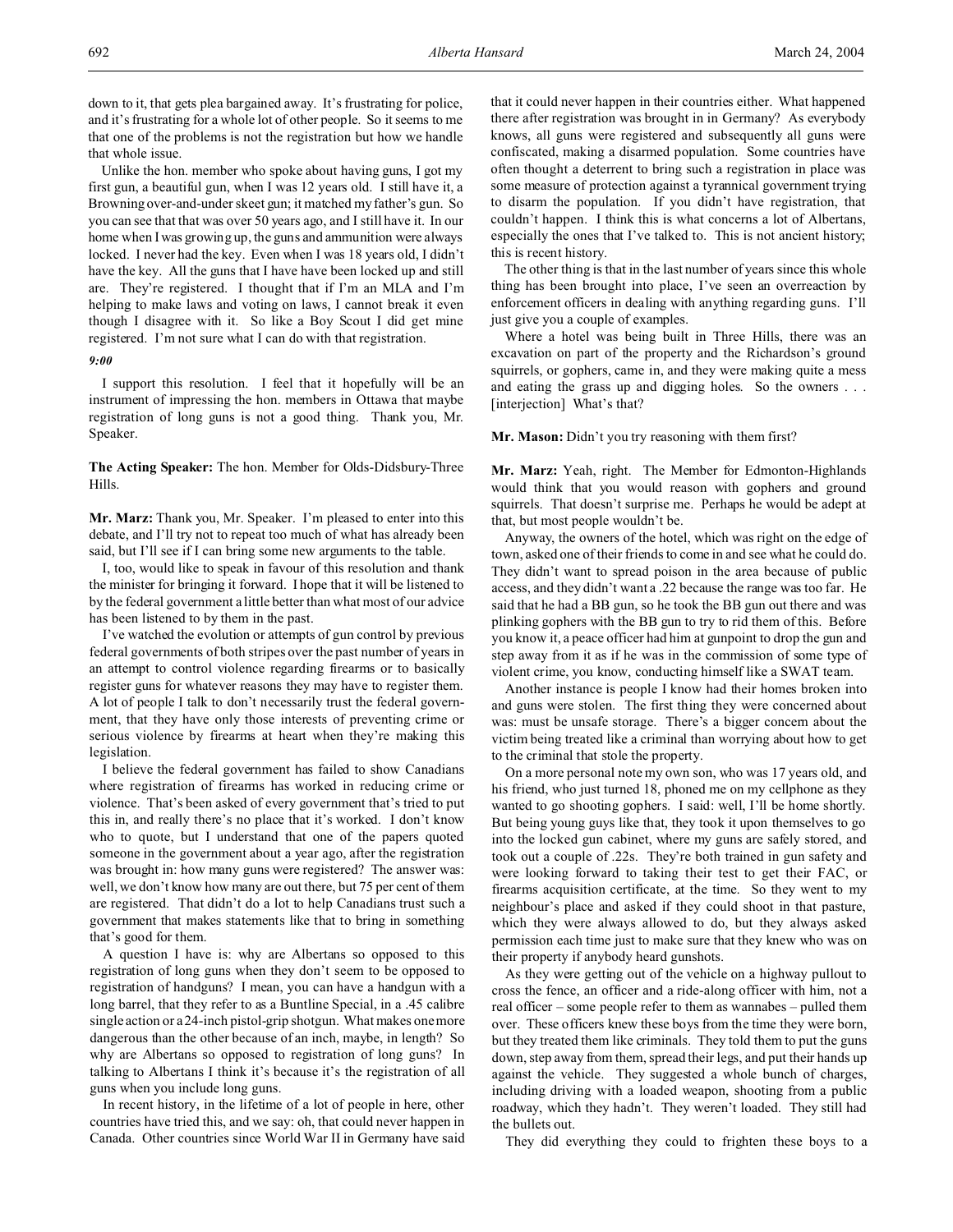ridiculous degree, and they ended up charging both of them with having a gun without a firearms acquisition certificate. That's the only thing they could actually charge them with because, in fact, they didn't. If I would have been with them, which I was shortly after that, because I got home, they would have been with me and my firearms acquisition certificate would have been okay. Most officers of the day probably would have said: you know, when your dad gets home, we're going to have a chat, and I'll take these home for you. But, no, it had to be to the letter of the law.

#### *9:10*

The 18-year-old boy was charged in adult court, and he received a three-year suspended sentence, which meant he couldn't travel out of the country for that time, and he had to apply to get these charges stayed after that. My son, because it was days before his 18th birthday, was charged in juvenile court and the charges were stayed.

# [The Deputy Speaker in the chair]

To this day my son doesn't have a firearms acquisition certificate or the new licence. He doesn't own a gun. He just doesn't want anything to do with it. His perception of the RCMP isn't as healthy as it should be because he thinks they were overreactive in the way he was treated at the time. I was so concerned about how distraught those two boys were at that particular time that I wasn't sure if they would even commit suicide. That's the degree of fear that was struck into those lads at the time, and this is all over this gun control.

I think it is absolutely wrong that we should be putting these laws into place that have this effect on enforcement officers that think it gives them a licence to go out and terrorize law-abiding people, people who have a law-abiding attitude, not a criminal attitude but a law-abiding attitude, because they're easy prey for the police instead of getting out there and going after the criminal attitude. Maybe that's where the billion dollars should be spent, on training enforcement officers so that they can go after the criminal attitude instead of the law-abiding attitude.

So I think this whole thing of just going after the long guns basically closes the circle where every gun a citizenry has is going to be registered and susceptible to the whim of the government that can disarm the public whenever they want. I can't support the law, although as my colleague that's now in the Speaker's chair said, we're bound by the law as long as it is the law.

Another thing this has done is it has caused neighbours and friends to be suspicious of one another. I suspect, as I quoted before, we don't know how many guns there are, but 75 per cent are registered. That tells me that nobody really knows how many guns there are, and nobody really knows how many are registered. By a lot of estimates some people think that only half of them are registered. So where are the other ones? Well, you know, if I go and visit a constituent and I see a .22 sitting in the corner of a machine shed, that makes me basically an accessory to a crime, and if I say nothing, am I breaking the law? Yes, I am because I have knowledge that it's not safely stored. That's against the law.

Am I to report every time I see something like this? How many of you have seen that? If you go to your neighbour's and he wants to show you something down in the basement and you see some guns hanging on a rack that aren't safely stored because they're not locked in a cabinet, you've just witnessed a crime according to the gun legislation. Are you supposed to report your neighbour for that? So it's making criminals out of a lot of people in different ways.

**Mr. McFarland:** That makes it hard to get a vote.

**Mr. Marz:** It does make it hard to get a vote, yeah. There are people out there that chose not to register, and they're not saying anything.

I've been a member of the Trochu Rifle & Pistol club for probably about 40 years. I don't get up there very often, usually about once or twice a year, but I keep my membership up. It's a great sport, although my gun control needing a steady hand isn't as steady as it used to be or my eyes can't line up the sights as good as they used to, so my winnings aren't as good as they used to be. But I still enjoy the camaraderie and the discussions and looking at different people's firearms and enjoy watching young people take up the sport and learn it, and a lot of young people are taking it up and learning this.

I'm absolutely in favour of a system that tests me so that I can show society that they can be comfortable knowing that I am a person who can safely own, operate, and possess a firearm. I can show that, and I'm comfortable with that.

I think I owe it to society if I'm going to own firearms, whether they're four inches long or four feet long, to know how to handle them safely and properly, how to store them safely, and how to use them in a proper and safe manner that's not going to be a danger to the public. I have taken every test that has been the law to take, and I've passed it. So has my wife; she even beat me on the one test by 1 per cent. I think that it's fair and reasonable to test the person to make sure that the person is responsible and safe to own a firearm.

#### **An Hon. Member:** Question.

#### **Mr. Marz:** You'll have your turn.

I see that my time is up, Mr. Speaker, so I'll sit down, unless I can have unanimous consent to continue. I'd be happy to.

## **Some Hon. Members:** No.

# **The Deputy Speaker:** You don't have unanimous consent. The hon. Member for Wainwright.

**Mr. Griffiths:** Thank you, Mr. Speaker. It's an honour to rise today, but I feel somewhat strange because to some extent I feel I should begin my speech by saying: I'm an Albertan, and I defied the registry. I feel like I'm at an AA meeting because there are so many Albertans around that have defied the registry.

There are only two people in this province that openly defied the registry and continue to do so. One of them is a decorated war veteran. He served in several peacekeeping missions for this province all around the globe, and he served as a Sergeant-at-Arms of this Legislature for several years. He also served as security for one of our Premiers for several years, Mr. Speaker. I also have to add that that individual, Mr. Oscar Lacombe, was at a rally last night in St. Paul to inquire of people what they thought about his defiance of the firearms registry. In St. Paul 400 people showed up. Four hundred people showed up in St. Paul to shake his hand. Over 300 waited in a line-up to shake his hand; 80 of them were youths. There were aboriginals, there were seniors, there were people of all stripes, there were children there to thank him for defying the registry.

I'm also an individual who defied the registry, for better or for worse, Mr. Speaker. I've had people who suggested that I shouldn't. I've had people from one end of this country to the other who have phoned to thank me for doing that. Whether or not that's good, I don't claim to be any sort of great leader, but I took my inspiration from Gandhi, who said two things: one, that every single individual, every single citizen, has not only the right but the duty to protest a law that they consider to be bad, but they can never once expect to be exempt from the consequences that they'll experience from defying that law until such time as that law is changed. The second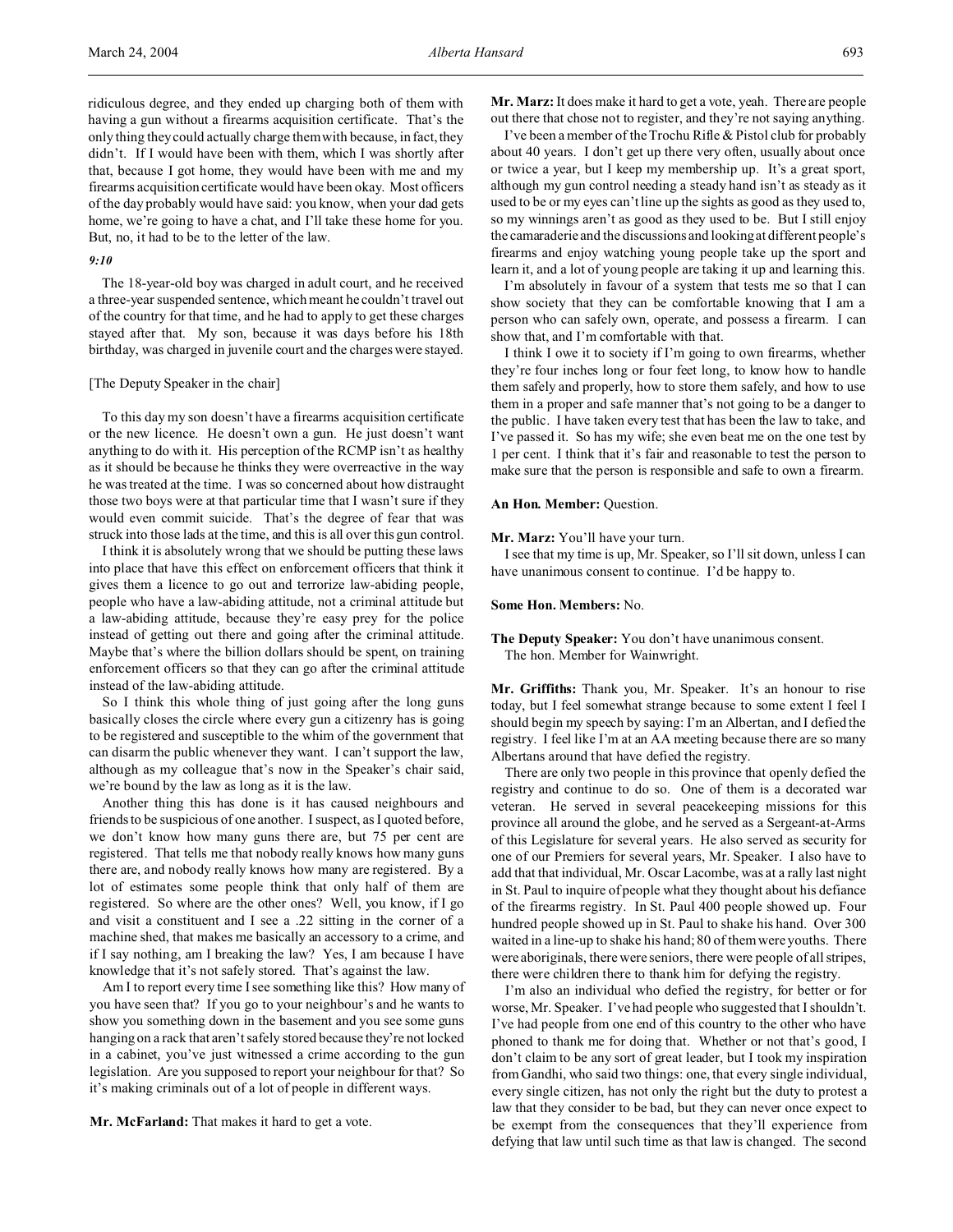thing he said was to do it peacefully, not by demonstrations, not by violence, but to just say: I will not comply.

# Mr. Speaker, I defied the registry because \$1 billion was used when \$2 million was the promise that it would cost. One billion dollars was used to create the registry – \$1 billion. Just to put that into perspective, if you spent \$1 million per day, it would take you almost three years to spend \$1 billion. We're not talking about a difference between \$1 million and \$10 million. We're talking about \$1 million and \$1 billion. If you spent \$1,000 a day, it would take you 3,000 years to spend \$1 billion. Those numbers are almost incomprehensible to the average Albertan.

Not only did I defy it for those reasons, Mr. Speaker, but in February or March of 2003 when the RCMP announced that they're aware of almost 1,000 people in this province that are producing child pornography and exchanging it over the Internet, they also announced at the same time that they do not have the manpower and resources to go after those 1,000 people, who I think anybody in this country would say are real criminals. One billion dollars would have paid for 2,500 police officers for four years that could have spent all of their time ending child pornography production in this country. It could have put at least two MRI machines, not counting operating fees, which could have lasted for a year or two years – two MRI machines – in each federal constituency in this country. That's what \$1 billion could have done.

# *9:20*

I've heard the argument made a hundred times before that if it saves one child's life or one woman's life from somebody who's wild and crazy with a gun, the \$1 billion spent on the registry is worth it, Mr. Speaker. But think of the children's lives it could have saved: \$1 billion dollars to end child pornography. Think of the lives it could have saved to put two MRI machines in every federal riding in this country. That's worth \$1 billion.

It's just wrong. The issue should have dealt with real crime, Mr. Speaker. It should have dealt with real problems. The issue, when it was debated, when it was discussed, deceived Albertans into thinking that this was a crime bill, that this would have dealt with crime.

I am supportive of this motion. I've been supportive of this motion since I first heard about it, since it was introduced in this Legislature, and I've supported every single argument I've heard in this Legislature, Mr. Speaker, but I think that this motion does lack one thing. It doesn't address licensing. There is no law in this country yet that forces any Canadian to have a licence to own property. I've heard people discuss how we have to have a licence to drive a vehicle, and we do have to have a licence to drive a vehicle, but we don't have to have a licence to own a vehicle. We have that vehicle. We can have any property that we want, but we have to have a licence to know how to use it.

I think that the licensing should have been addressed in this motion. It should have addressed having a licence to use a firearm, perhaps to some extent to own one, but the licensing strictly deals with whether or not you get to own a firearm. That's whether or not you get to own property. Whether people realize it or not, the removal of that licence suddenly removes from citizens the right to own that property because they have to have a licence to have the right to own it. Mr. Speaker, I think that's wrong. I think we need to address that more. I think that it needs to be considered more.

I still support this motion, Mr. Speaker, because as Confucius said, the journey of a thousand miles begins with the first step, and I think this is the first step to progress. So I encourage all members to support this motion. Thank you.

#### **The Deputy Speaker:** The hon. Member for Edmonton-Highlands.

**Mr. Mason:** Thank you very much, Mr. Speaker. Well, that last intervention, by the hon. Member for Wainwright, has caused me to rise to my feet and propose some changes to this motion. You know, the concept that someone would quote Mahatma Gandhi in favour of the right to own guns just absolutely is ludicrous, and the suggestion that the spirit of Mahatma Gandhi would be appealed to in this manner I think would make him turn over in his grave.

Mr. Speaker, there are some things about this motion that I believe are true. [interjections] I know you're enthusiastic. I said "some." You have to wait for it. The suggestion that the billion dollar expenditure was a waste of money is something I absolutely agree with. There's no doubt about it that a billion dollars is an enormous amount of money, far more than really should have been the case. It's an example of wasteful government spending. It's an example of mismanagement of public funds.

It's also an example of how people can drive up the costs of a program by a deliberate campaign to thwart the original intentions, and that is also true in this case. There was plenty of coverage over the past few years of organized groups deliberately trying to drive up the costs of this registry by flat out refusal to co-operate with it and attempts to thwart it, but that doesn't excuse the tremendous waste of money that has taken place on this registry. I tend to agree with those members that say that the money might have been better allocated at reducing violence in other ways. I think that's probably a fair statement.

I cannot resist, Mr. Speaker, drawing a comparison to the waste of money we've seen by this government in other areas. That makes this billion dollars pale in comparison. I wish that members that focus on the waste of the federal government and that Albertans and Canadians who focus so much on the waste of the federal government would also hold this provincial government to the same standard, because they often don't. If you look at the costs, for example, of electricity deregulation, you'll find that they are many times greater than the cost of this gun registry, and I believe that a good estimate right now is somewhere between \$6 billion to \$8 billion. Don't forget that before the last election . . .

**Mr. Smith:** A point of order. Under *Beauchesne* 333 I wonder if the member would entertain a question.

**The Deputy Speaker:** Hon. Member for Edmonton-Highlands, you just have to say yes or no.

**Mr. Mason:** Mr. Speaker, you are allowed to ask questions at the end under this; are you not?

**The Deputy Speaker:** Yes, you are.

**Mr. Mason:** Then I would be happy to entertain questions from the hon. minister or other members at that time.

**The Deputy Speaker:** Okay.

**Mr. Mason:** I wanted to indicate that just in the rebates alone for natural gas and electricity in the run-up to the last provincial election, it totalled according to the government's own figures \$4.2 billion. [interjections]

#### **Speaker's Ruling Decorum**

**The Deputy Speaker:** Hon. members, just a reminder. We have one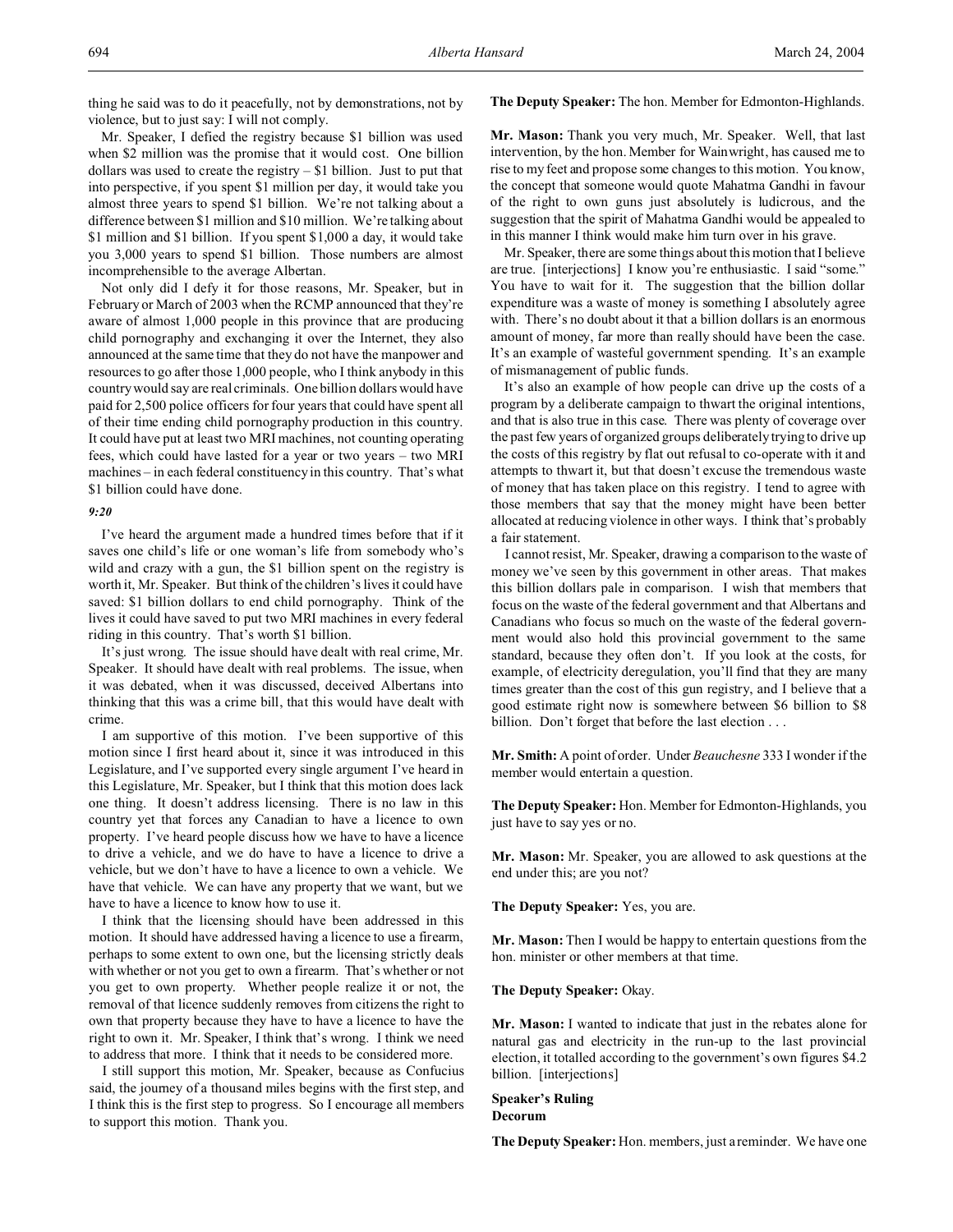person speaking at a time, and the only member that has been recognized is the hon. Member for Edmonton-Highlands. One of the other members who is wishing to speak again must be reminded that they just had the one shot at it and you've had it. To the other member who seemed to be engaged in it, wait your turn.

The hon. Member for Edmonton-Highlands.

#### **Debate Continued**

**Mr. Mason:** Thank you very much, Mr. Speaker. Just to anticipate some objections to that line of argument, I will indicate that about half of that went into various rebate programs for electricity. Yes, Albertans got the money, but it went right back to the power companies. The reason that the government brought in this series of programs was because of the outrageous jump in electricity prices which happened, unfortunately for the government, right before the election. So, yes, it went through the chequing accounts of Albertans, but it didn't stay there long. Had the government not meddled in the sensible electricity system we had, these would have been unnecessary.

Since that time, higher electricity prices have cumulatively cost Albertans and Alberta businesses billions of additional dollars, Mr. Speaker. For those members that are outraged by the billion dollar boondoggle of the federal government on the gun registry, I wish that they would turn their compassion for the taxpayer and the wallets of voters onto this government and hold it to the same standard that the federal government has been held to. None of this excuses the federal government at all for the boondoggle that this gun registry has become. It's outrageous, and I don't mean to minimize that or to suggest in any way that we should not be outraged by these costs.

Another question, that I'm less clear on, Mr. Speaker, is the question of whether or not this program has been in any way effective in reducing crime. I think that properly thought out, a registry might have been part of a good series of programs to control crime and the growth of firearms. But I also tend to agree with those who say that guns that are used primarily for hunting or for sport that is, the long guns – are less of a problem than the flood of cheap handguns into this country from the United States. That is a very serious problem, that is ongoing now, and we have now in this country more handguns per capita than just about any country in the world except the United States.

#### *9:30*

Those members who support this nice, open border with the United States ought to consider what exactly we are getting for our money when it comes to this open arrangement with the United States. There are now millions of illegal handguns in this country, Mr. Speaker, and I do believe that the federal government and this government have a responsibility to do whatever they can to stem that flow.

I also believe, Mr. Speaker, that with the growth of gangs across this country, especially in major urban areas, these guns will soon be put to use. There's going to be a ripple effect from that, and more and more people will make use of the guns. It's not that the guns aren't here in Canada; it's that we tend not to use them. We've seen recently in the city of Toronto a significant jump in gun-related deaths, and much of that has to do with gang activity and organized crime. That is coming here as well. I think, quite frankly, that working to eliminate gangs and organized crime is a key element in any responsible government's crime-related strategy.

Mr. Speaker, there are a couple of points with this resolution that I do not agree with, and those are in the suggestion that it "is an unnecessary intrusion [into] the property rights and cultural heritage of Albertans." I don't know what some members think our cultural heritage is comprised of, but the right to have guns or to have guns that are in some way unlicensed, unregistered and so on has never been, in my view, part of our fundamental property rights or of our cultural heritage. It's certainly true that in rural areas guns form an important part of the economic activity, but to suggest that it's part of our cultural heritage is, in my view, a misrepresentation of the rich cultural heritage of western Canada and of Alberta. As a result, Mr. Speaker, I would like to propose an amendment to the resolution. I'll ask that it be distributed.

**The Deputy Speaker:** Hon. member, would you move it, and then we'll wait a few minutes.

**Mr. Mason:** Thank you. Yes. Mr. Speaker, I move that Government Motion 15 be amended by striking out "is an unnecessary intrusion on the property rights and cultural heritage of Albertans."

**The Deputy Speaker:** Edmonton-Highlands, you may commence.

**Mr. Mason:** Thank you very much, Mr. Speaker. Well, as I indicated, I think that there are certain problems with the gun registry as it has evolved, but I don't believe that intrusion into property rights and the cultural heritage of Albertans is among them.

Certainly, New Democrats are very supportive of the efforts to reduce the number of firearms in society. I think that we need to give priority to the reduction of illegal handguns, which are flooding into the country from the United States, but we recognize that there are certain legitimate uses for firearms: protection of people, for example, who may be out in wild areas on seismic lines or something like that, or for hunting purposes, for shooting purposes in clubs, and so on. They certainly have important uses on the farm and so on. Those things need to be recognized and taken into account, and we don't support turning those people into criminals.

This language in the resolution, elevating guns into some sort of cultural icon or to suggest that property rights cannot be circumscribed in some way by the government in the interest of the public good, just doesn't stand up. It's not consistent, and it adds very little to the resolution. So we would propose that this section be struck from the resolution before we vote on it.

Thank you.

**The Deputy Speaker:** On amendment A1, the hon. Minister of Justice.

**Mr. Hancock:** Just a very brief comment with respect to this very essential section of the resolution. It speaks to very many people in Alberta and I think advisedly so, so I would encourage that we reject the amendment.

I'd like just to put on the record and quote some comments that were written in a judgment that was issued in the Provincial Court not too long ago with respect to a licensing application. The front page of the newspapers in our area and perhaps others took one portion of that judgment and blew it up, and it became quite a controversial statement for a day or two.

When I was asked to comment on it, I indicated that, first of all, I wouldn't comment on any of the merits of the case because it was still before the courts, and I won't tonight. But I also said that I couldn't comment in detail, although the language was flowery with respect to that particular section, and that I would hope that people wouldn't take it as a call to have to go out and buy guns to protect themselves. I wanted to read the judgment before I made any further comment.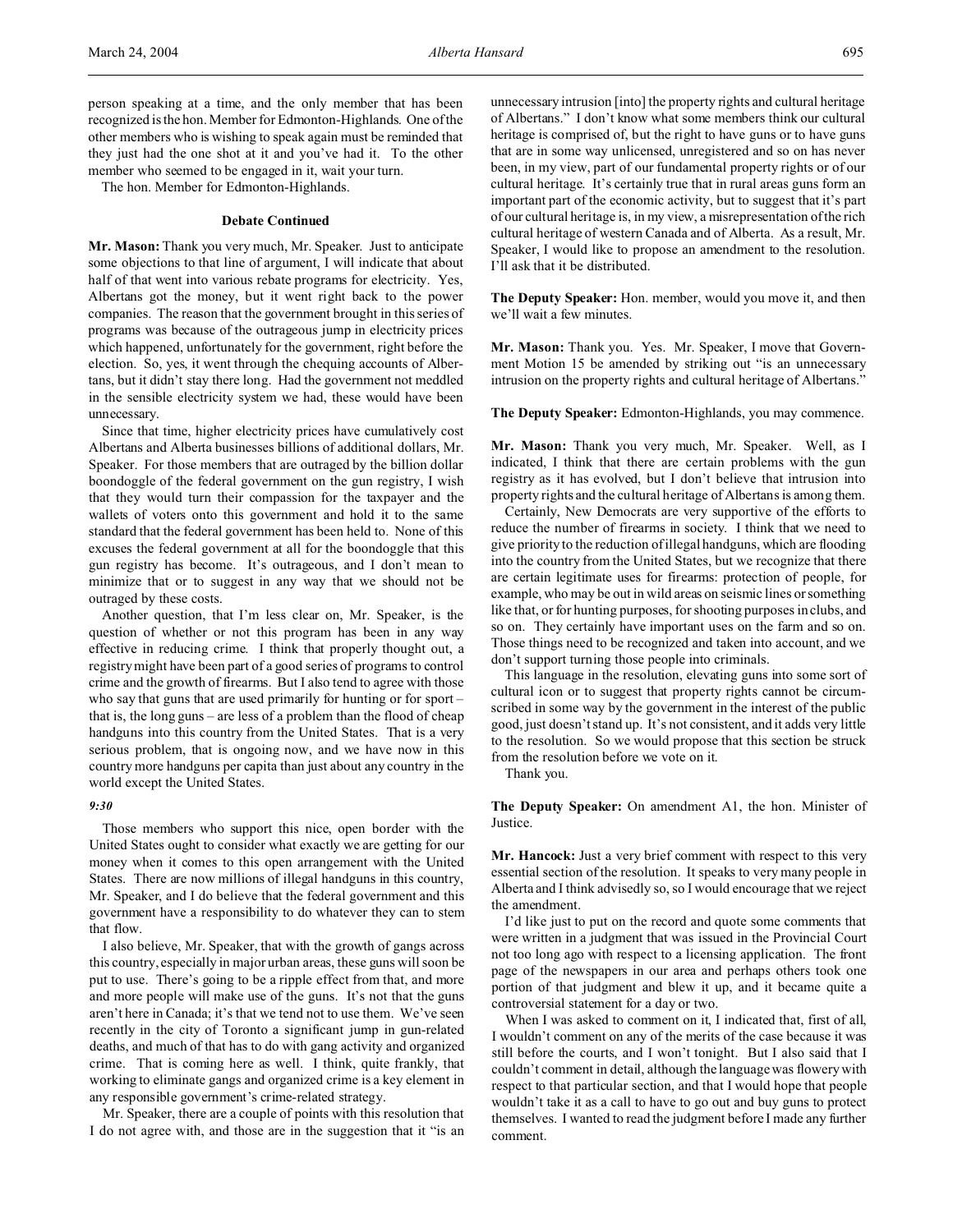Well, Mr. Speaker, I have read the judgment, and I'd like to quote a couple of parts from the judgment because it's a very wellreasoned judgment. Again, I'm not commenting on the issue, which was a licensing issue with respect to a particular individual. The judgment says:

It merits judicial notice that the widespread ownership of firearms by ordinary Canadians for subsistence and sport hunting is a long-standing and economically important part of Canada's history and culture.

It also says:

First, one prominent if not fundamental characteristic of a free and democratic society – which s.1 the Canadian Charter of Rights and Freedoms seemingly implies Canada to be – is that citizens of such society generally are "at liberty" or "free" to possess and acquire property without first having to obtain permission from a governmental bureaucrat or the judiciary. In a free and democratic society any exception or deviation from the general rule deserves close scrutiny even though mandated by law.

It goes on in other matters that deal more with the licensing aspect. But it says:

Casual or ambitious administration of the law's exceptions to the general rule could endanger substantially that prominent, socially important, and historically ingrained characteristic of Canadian society.

Mr. Speaker, it is something that may not be historically or culturally important to every single Canadian or every single Albertan, but I think it's well shown in the controversy that this particular registry has raised across this country over the years since it was brought in in 1995 that it is historically significant and culturally important to a great many Albertans, and for that reason we should leave the clause in.

[Motion on amendment A1 lost]

**The Deputy Speaker:** Now, if I remember correctly, the hon. Member for Edmonton-Highlands had finished his speech.

**Mr. Mason:** Well, all except for questions, Mr. Speaker.

*9:40*

**The Deputy Speaker:** That's what I was getting to. Thank you.

We did have a certain member – it seems to me it was the Minister of Energy – who was interested in asking a question or making a comment. Are you going to waive that?

**Mr. Smith:** Yes, I will.

**The Deputy Speaker:** Yes, you will waive. Okay. The hon. Member for Edmonton-Glengarry.

**Mr. Bonner:** Thank you, Mr. Speaker. Just a few comments and then a question to the Member for Edmonton-Highlands. It wasn't too long ago in this House where we heard about the unfortunate incident where an RCMP officer was shot by a person that I think perhaps all of us would agree should not have had a gun. We also had a case not long ago in Sundre where an estranged husband with a sawed-off shotgun murdered his ex-wife and her boyfriend. We also know that most women who are killed by their estranged spouses or partners are killed with guns.

We certainly all agree with the comments made by the hon. Member for Lethbridge-East that society changes, and one of the things that has changed in our society is the way we deal with people with mental health issues. In Alberta we have many, many more people on the streets now because of the changes in our mental health policies. We also have a situation in the province and in the country where there is an increasing use of handguns in crimes that are being committed.

So my question to the hon. member would be: what sort of impact do you think the changes in our mental health policies in this province have contributed to the unsafe use of firearms in the province?

**Mr. Mason:** Thank you very much to the hon. Member for Edmonton-Glengarry. I think the hon. member raises a good point, and that is that if you're going to address the question of gun violence in society, you need to approach it from many angles at once. If I can allow myself this terrible pun, there's no silver bullet to solve this problem.

With respect to mental health issues, that's very important. You know, I remember that a couple of years ago a young mentally ill man was shot but not killed by police in Coronation park in Edmonton after he shot a police dog. I remember the outpouring of sympathy for the police dog, you know, and almost nothing about this poor young man with a tortured soul, and I just think that this reflects very badly on the attitudes that we have in our society towards mentally ill people.

I think that the government has deinstitutionalized lots of people for very good reasons and then failed to provide the necessary supports to make sure that they're able to function. I think this has also contributed not just to these instances but also to the growth of homelessness in our communities.

So I believe that if you're going to get at gun violence, you need to have a very comprehensive approach to the whole question. Gun control is a key element of that, but it has to be intelligent gun control.

**The Deputy Speaker:** The next speaker is the hon. Member for Vermilion-Lloydminster.

**Mr. Snelgrove:** Thank you, Mr. Speaker. I have two points to my argument today, and one of them has to do with the registration itself. I'd like to enter some statistics that are not very good. The system has a 71 per cent error rate in licensing owners and a 91 per cent error rate in registering individual guns. The government admits that it has registered 718,414 guns without a serial number. A gun's federal registration certificate does not include or contain the name of the owner, the model, calibre, or the magazine capacity. There are known to be at least 222,911 unexplained duplications. The government spent \$29 million on advertising the gun registry, including \$4.5 million to Groupaction, which is now under investigation. Pistols have been federally registered since 1934, yet there is no case on record of a handgun being used in a crime by its registered owner. What's reasonable to suggest, Mr. Speaker, is that this has made criminals out of 1 million Canadians, unfortunately.

My argument goes a little bit deeper than the gun itself. My argument is with the bill. Mr. Speaker, this is a copy of the bill, page 1 of 59. The intent of the bill I believe, in all fairness to the government, was to protect Canadians. That would have been accomplished by a one-page bill that said: if you commit a crime and you use a firearm in Canada, you will go to jail for a minimum amount of time, no exceptions. I would think that all of the hon. colleagues here would agree. That should have been able to fit on one page, but we have 59 pages.

Some parts of the bill I find extremely troublesome. I don't believe the average Canadian understands what we're giving up when we allow this kind of legislation. I would like to just touch very briefly on some of the points. We'll start with the investigation. I want to read section 55.(2).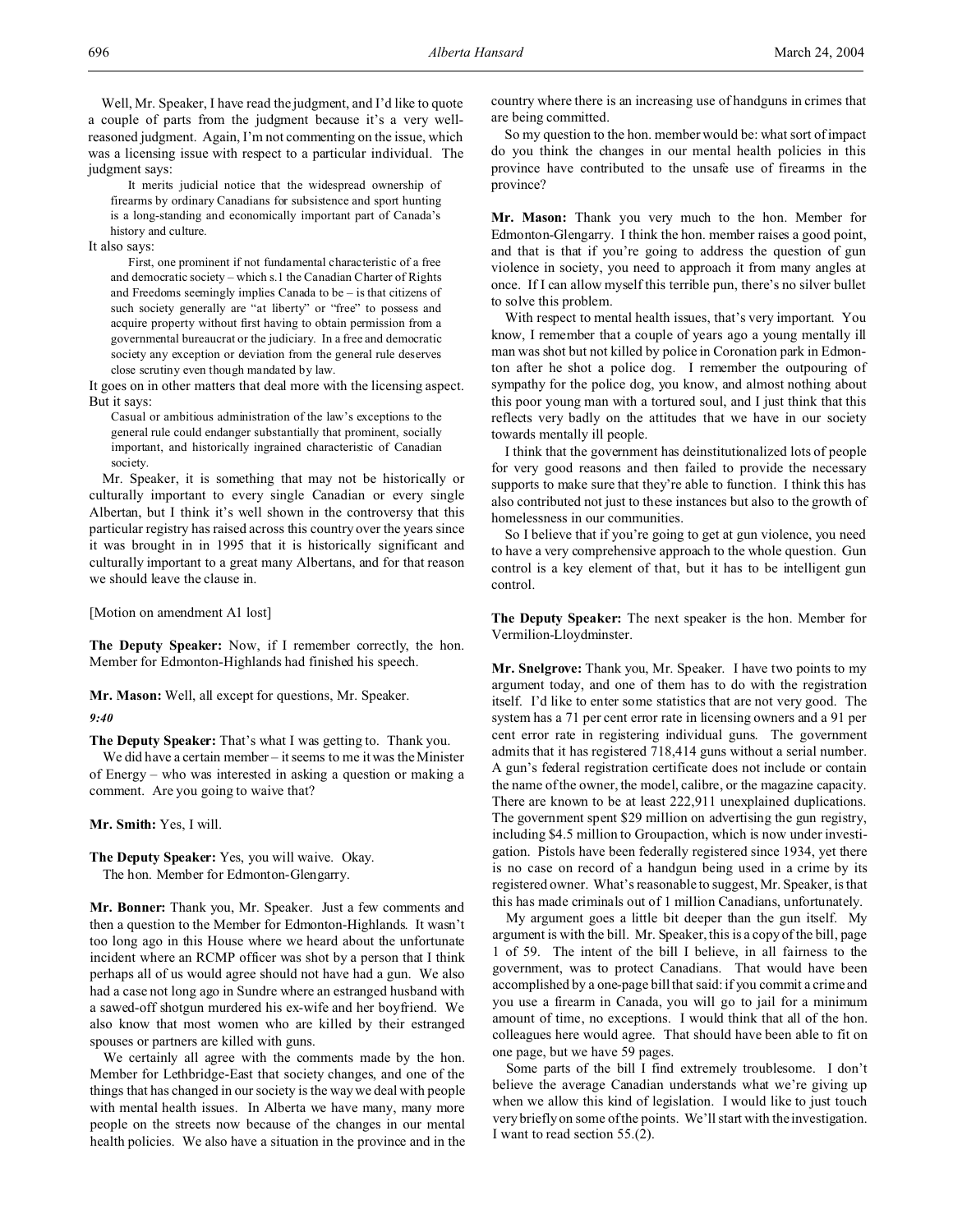Without restricting the scope of the inquiries that may be made with respect to an application for a licence, a chief firearms officer may conduct an investigation of the applicant, which may consist of interviews with neighbours, community workers, social workers, individuals who work or live with the applicant, spouse or commonlaw partner, former spouse or former common-law partner, dependants or whomever in the opinion of the chief firearms officer may provide information pertaining to whether the applicant is eligible under section 5 to hold a licence.

I wonder how many of us would get a driver's licence if they had to ask our neighbours and anybody we ever knew. Section 5, for your information, Mr. Speaker, pretty well defines everybody. So if you want to get a licence, they have the right to talk to virtually anybody you have ever met, and I don't believe Canadians want that for this type of registration. This is a little bit scary.

I want to go a little further, to the burden of proof. I believe that it is absolutely fundamental in this society, in any just society, that you are innocent until you are proven guilty. That should be one of the cornerstones, and I believe most hon. members here would agree with that. But let's read this one, burden of proof, section (3) under 75. We're already on page 27.

At the hearing of the reference, the burden of proof is on the applicant or holder to satisfy the provincial court judge that the refusal to issue or revocation of the licence, registration certificate or authorization, the decision or the refusal to approve or revocation of the approval was not justified.

You are guilty if they say you're guilty, and it is up to you to prove to them that you're not. Whether it's a gun or whether it's your own grain or whether it's anything else that you deal with, that is simply not fair in my opinion, Mr. Speaker.

Now, let's talk about the failure to register. We've heard several hon. members talk about the connection between a car, between a gun, whatever. They're all good arguments, but let's talk about what happens when you don't register. Whoa. [interjection] That's what happens.

112.(1) Subject to subsections (2) and (3), every person commits an offence who, not having previously committed an offence under this subsection or subsection 91(1) or 92(1) of the Criminal Code, possesses a firearm that is neither a prohibited firearm nor a restricted firearm without being the holder of a registration certificate for the firearm.

Basically, if you've got a gun, you're a criminal.

#### *9:50*

You know what? I have a 16-year-old son who was told by his grandfather, who was diagnosed with liver cancer, that he wasn't going to live very long and would like to give him his shotgun. Now, that might not seem like much to most people. As a young child I grew up hunting continually. His grandfather still hunts to this day. Thank God for a heck of a health care system. He's still here, costing us more and more every day. But when he thought he was going, he wanted to give a very prized possession of his to his grandson.

Well, I don't have all the certificates you need to have a gun. Just a little bit too lazy, I guess, or for whatever reason. He couldn't accept that gun because I didn't have the right documentation in my household, him being a minor, for his grandfather to give him that gun. No. If his grandfather had died without my getting the proper documentation or my son getting to be 18, that gun was gone. Or if we had it in the house, we were criminals. Yes, that's the way it is, hon. members.

To the hon. Member for Edmonton-Ellerslie, I will never be accused of being the voice of reason, so we don't need a question unless you want to.

But the fact is that the government should have never said: we

know what's best. [interjection] I'll be very quick. Let's talk about what the average Albertan or the average Canadian expects from the police or from people investigating them.

103. The owner or person in charge of a place that is inspected by an inspector under section 102 and every person found in the place shall

(a) give the inspector all reasonable assistance to enable him or her to carry out the inspection and exercise any power conferred by section 102; and

(b) provide the inspector with any information relevant to the enforcement of this Act or the regulations that he or she may reasonably require.

That is a novel idea. "Mr. Drug Dealer, will you tell us where your drugs are hidden?" "I don't have to." "Mr. Gun Owner, will you tell us where your guns are?" "I don't have to." Yes, you do, under this legislation.

I will end, Mr. Speaker, by saying that people expect us to do the right thing. They expect that in the position we are in, we will see through a lot of the complications of a system that sometimes seems to be run by people out of touch. I have to bring you back to an article in the *Calgary Herald*. We are expecting people to have to live under these rules of allowing them into whatever part of our house, and here's what the principal of a Calgary high school says: we would need just cause to use the canine services in the belief that a student had an illegal substance in their possession or in their locker. That is a tragedy, that we need to have just cause.

I don't know that that is the legal situation, but if the perception in the public is that we need to have just cause to put police dogs in the schools to find out that our students are using drugs and yet we're obligated to open our houses and buildings to people to come and inspect for guns, that's just wrong. It's not what the average Albertan and certainly the average Canadian wants. I would hope that we send a very strong message from here that says: "We all care about safety, and we all care about having lives that are free. We can move, and we can be safe to go to the store. But we're also free. We're also allowed to own things, to have things we've rightly acquired. And if we don't break the law, don't come looking for us."

Mr. Speaker, this is just a message to the federal government to say: "You made a little mistake here. Could you please fix it? Could you please give back gun owners their decency and their respect and get out of our lives, where we don't need it? Put criminals in jail, and put us back on the road to doing what we do best, which is work and raise our families."

Thank you, Mr. Speaker.

# **The Deputy Speaker:** The hon. Member for Calgary-Fort.

**Mr. Cao:** Thank you, Mr. Speaker. It's a lively debate, and I want to join in here with a very short debate. I just want to say categorically that I'm against violence and killings, and I do not tolerate criminal and illegal activities. I am for tough, deterrent penalties. I'm for weapons control, being guns or otherwise. However, I'm against the current gun registry program, and I will tell you why in simple terms.

If the purpose of the current registry is to prevent death by gunshot, it is definitely not effective. If the purpose of the current registry is to prevent the criminal element from obtaining weapons, it is again not effective at all. On top of this ineffectiveness, the current gun registry program is costly. It's already wasted millions of hard-earned taxpayers' dollars, and if we do not stop it now, it will cost billions of taxpayers' dollars, which can be used for better, more high priority programs.

Mr. Speaker, I learned a lot of wisdom from my late father. He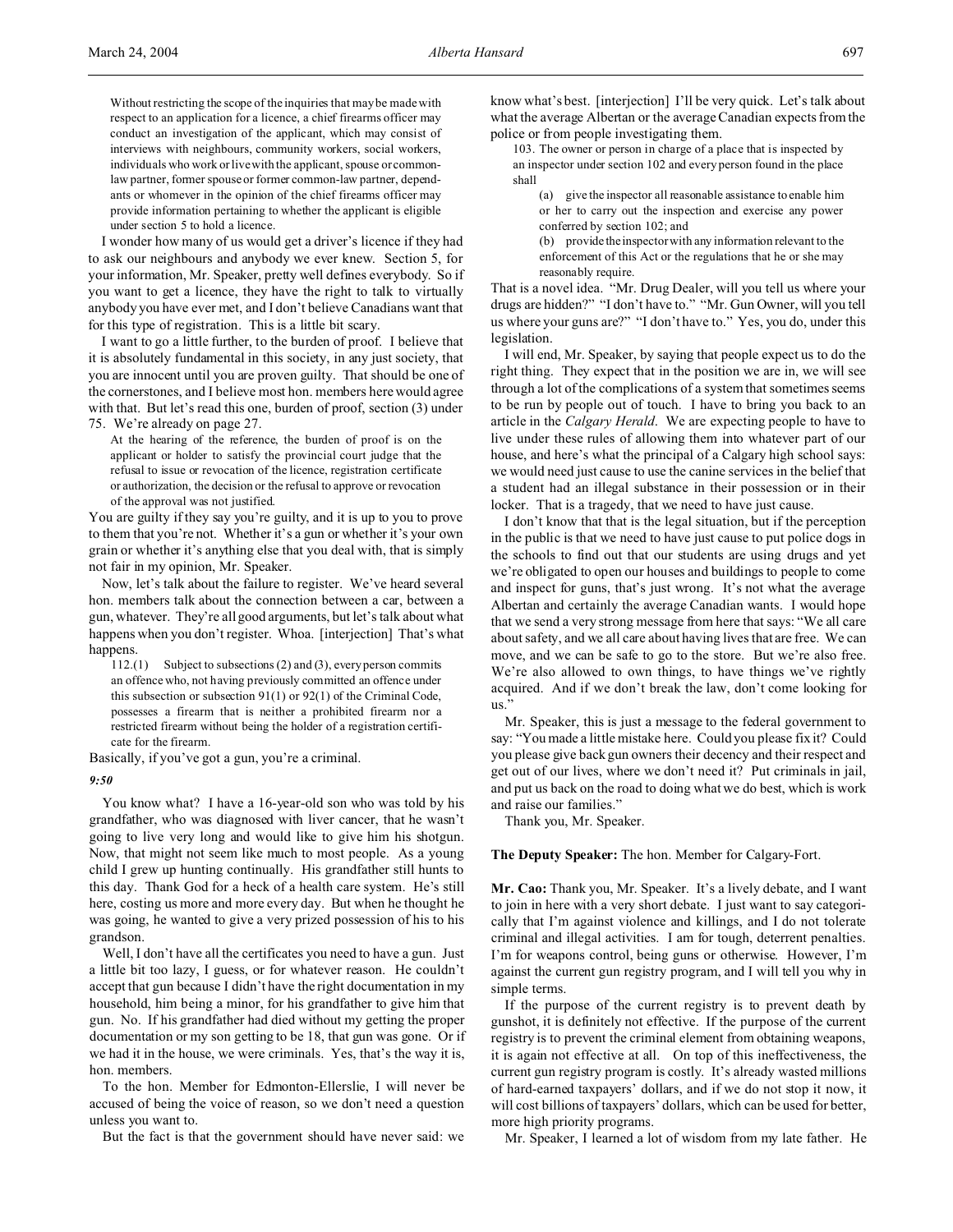was an educator and historical scholar. I remember that he told us as children that prevention is always the best solution. Our family residence was on a beautiful riverbank, and once he told us that the best way to remove things floating down the river is to go upstream and stop people from throwing them in. So I recommend that the hundreds of millions of taxpayers' dollars in the current gun registry be redeployed to prevention activities.

Mr. Speaker, it is also well understood that weapons do not kill, but people do. So the best way to prevent murder and criminal killing is to spend resources in education, in employment creation, in conflict mediation. Another way to deter potential criminals is by having a tough legal system. Let's improve our penalty system to make it a more effective deterrent. In these two ways I don't think it will cost billions and may even save billions.

To conclude, I support this motion in debate, and I recommend that all members vote for it. Thank you.

**The Deputy Speaker:** The hon. Member for Little Bow.

**Mr. McFarland:** Thank you, Mr. Speaker. I know that everyone is getting rather tired and would like us to be short, and I will. But I want to be on record as representing our constituents, none of whom ever called in 12 years and asked for any type of legislation to do with registration, gun control, or anything that smells or breathes like this legislation that has been discussed tonight.

I do support the motion that the Government House Leader has brought forward. I do want to thank my colleagues for Cardston-Taber-Warner, Drayton Valley-Calmar, Vermilion-Lloydminster, Olds-Didsbury-Three Hills, and especially Wainwright. They truly represent what the ordinary people in Little Bow actually say all the time, and I do want to honestly thank them.

There was a comment and a subsequent amendment made that dealt with culture and property rights. Just as an observation from somebody who doesn't stand up and speak an awful lot on a lot of government bills, sometimes it seems to me that people throw forward amendments to motions simply because they just don't want to say yes or no. They want to be politically correct, or they want to be a wordsmith and make it sound different.

**Mr. Mason:** Point of order.

**The Deputy Speaker:** You have a citation?

# **Point of Order Reflections on a Decision of the Assembly**

**Mr. Mason:** Basically, Mr. Speaker, I don't know the section, but I do know the rule, and that is that once the House has made a decision, you're not allowed to reflect on it. The hon. member had an opportunity to speak to the amendment and chose not to. He missed his chance.

**The Deputy Speaker:** Little Bow on the purported point of order.

**Mr. McFarland:** I'll hit him on another one.

**The Deputy Speaker:** Well, it is a perfect point of order in the sense that if you're going to reflect on it, it seems to me more in the breach than in the keeping.

Anyway, hon. Member for Little Bow, would you continue.

#### **Debate Continued**

**Mr. McFarland:** The point that I was trying to make is that there

were a couple of comments that took away from the actual motion we're discussing. One was on power deregulation, which I don't quite connect. But in hindsight I would like Albertans to remember that there's no way you should compare power deregulation to a fiasco. The way that my colleague from Wainwright brought the argument forward, I would remind Albertans that this was the government that took a \$23 billion debt and reduced it to a bit below \$3 billion, and that's a lot of MRIs.

# *10:00*

Finally, on the mental health issue, I do have a lot of empathy for people who suffer from illness, but let's not forget to put ourselves in the shoes of the police officers and the RCMP officers out on the street who have to deal with people that have a problem. I'm sure that they've got loved ones at home that would rather they be using their gun as a precautionary measure than be a victim, as three of us who were involved with the mental health review a number of years ago found out, Mr. Speaker.

When we've taken over half of our hospital beds in mental health institutions and put them into communities, what more could you have expected? It wasn't because the government wanted to put the people in the communities. It was the people themselves who felt so inclined to have people that have a mental disability put into communities.

The point that I'm trying to make, Mr. Speaker, is that clearly the committee that looked at that issue a number of years ago identified that those people coming out into our communities needed anywhere from three to five core support services, and they are not being provided. That's a different issue altogether.

I do support this. I just wanted once again to thank the colleagues who brought all the good arguments forward. Thank you.

**The Deputy Speaker:** The hon. Member for Edmonton-Centre.

**Ms Blakeman:** Thank you very much, Mr. Speaker, for the opportunity to rise and comment on Government Motion 15. This is when it's fun being an Alberta Liberal, because I get to disagree with my colleagues. We get to have a good debate on things, and we all have a free vote.

I believe in gun control. I believe in the gun registry. I don't believe in waste, I don't believe in poor management, and I don't believe in poor planning. Let me be clear about that. I think that the federal government may well have screwed up this gun registry, but I still believe in a gun registry, and I will continue to support it and support the idea of it.

On the idea that's captured in this motion that somehow guns are a part of cultural heritage, I'll challenge that and say that I'm an Albertan and it doesn't speak to my cultural heritage. If we want to speak about my cultural heritage, if we want to go far enough back and talk about weapons, then I'm talking about a broadsword, and I'm out there in the hills wearing a kilt. Really, what my cultural heritage is as an Albertan would be a plow or a spud wrench or a rig chain, but a gun is not part of my cultural heritage. I want a gun registry, I want gun control, and I want it to work.

**Ms Calahasen:** Actually, mine is bows and arrows.

**Ms Blakeman:** That's fine, Madam Minister. You're welcome to get up and speak to this if you'd like to.

There's been quite a bit of discussion that I've heard this evening as I've listened to the speakers about who are the real criminals and that it's not right that certain people are called criminals because of this legislation. I have less difficulty with that. People who break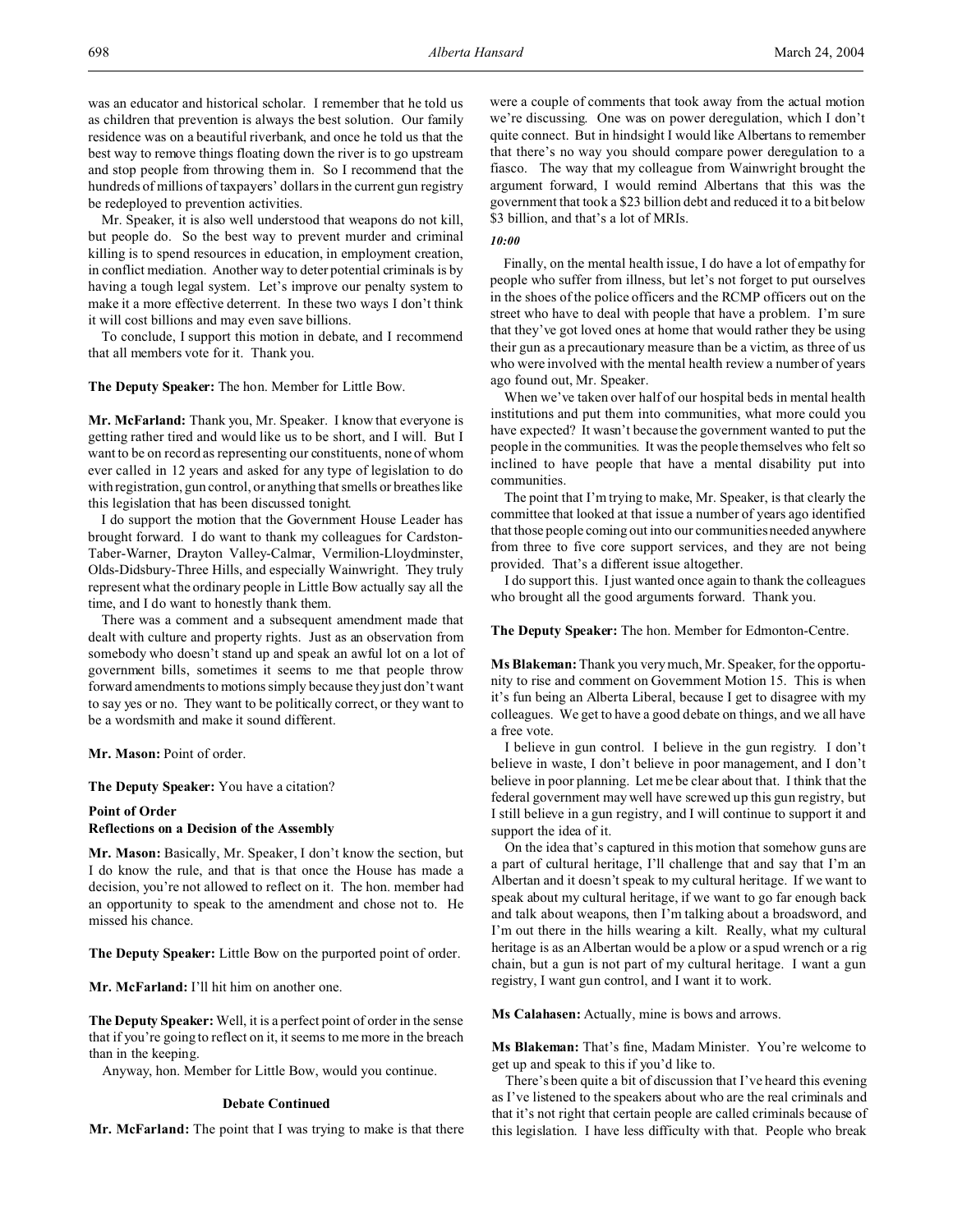the law are criminals. If a law was passed that says that you're not to do something and you do it and you break that law, then you're a criminal. So I have less conflict than some of my hon. colleagues in this Assembly about who is a criminal.

I think there are crimes committed by average people using guns who prior to committing that crime definitely would not have considered themselves a criminal or have said that they had any criminal intent. They definitely didn't see themselves as a criminal. They still took a gun and used it on someone. That made them a criminal.

On behalf of the women that are killed by their intimate partners, on behalf of others who believe in gun control – and there are Albertans who believe in gun control; there are Albertans who believe in a gun registry – I will not be supporting this government motion.

I wondered, when I first saw this government motion, whether it wasn't mischief-making on behalf of the government because there's been some talk about: well, all the money that's been wasted on this registry – and I think to a certain extent there has been money wasted on this registry – could've been spent on all of these other things. Really. Yes. And would the members in here have supported spending that money on other things: on mental health support, on domestic violence, on sexual assault programs?

Let's reach even further back if we want to talk about people who find themselves in a position where they're using a gun and they don't seem to have the education or the upbringing to help them make those choices that they wouldn't use a gun in a situation. Let's reach further back. Would there have been support for things like Head Start programs, for things like Success by Six programs, for early childhood education, for full-day kindergarten? Would that support have been from this Assembly? Let's reach even further back. Let's truly eradicate child poverty and any of the other things that we can trace to people who make poor life choices. But I don't think that we would have had that support. I don't think that those choices would have been made instead. I don't think that money would have been directed to these programs.

I've heard people say that the cost was terrible. Well, if that was true, then why did this provincial government make choices that increased the cost of this program nationally? That's a direct result of the choices that this government made, and that increased the cost of this program. So when people get up and go on and on about the cost of this program federally, Alberta made choices that contributed to that cost, deliberately so. And who is taking responsibility for that in this Assembly tonight? No one I've heard so far.

There's been some discussion about long guns and handguns. You know what, Mr. Speaker? I don't care. I really don't care. I don't want to see guns used in the commission of crimes. I don't want to see long guns, short guns, medium-range guns, or torpedoes. I don't care, and I don't think the length of the gun barrel is a distinguishing enough feature to somehow justify not registering the gun. Sorry. Doesn't count with me.

There's also been quite a bit of discussion here that somehow this gun registry program is going to stop people using guns for things they like to use those guns for, that they wouldn't be able to go out and participate in their local gun club, that they wouldn't be able to go out and shoot varmints in the backyard, that they wouldn't be able to go and shoot wildlife. That's absolutely ridiculous. Nothing in this legislation restricts that. It says that you need a firearms acquisition certificate and you're to register your gun. It doesn't say that you can't join a gun club. It doesn't say that you can't go out with a registered gun, with your firearms acquisition certificate in your back pocket, and shoot varmints in your backyard. Nothing stops you from doing those things, so a number of the arguments I've heard here tonight simply don't hold water.

I will go back to where I started. I believe in gun control. I believe in gun registration. I will not support this Motion 15 brought forward by the government. I suspect I'm the only person in here tonight that's probably going to vote against this, but I'm okay with that. I will stand here in support of those Albertans who do believe in gun control and do believe in gun registration, and I'm proud to do that, Mr. Speaker.

Thank you very much.

**The Deputy Speaker:** Questions? The hon. Member for Drayton Valley-Calmar.

**Rev. Abbott:** Thank you, Mr. Speaker. Yeah, I'd like to ask a question of the hon. member. Given that more people are killed by big knives than are by guns on an annual basis, should we also have a big knife registry? And given that people are killed by ropes and strings through strangulation, should we have a rope and string registry? Given that people are sometime suffocated by pillows, should we have a pillow registry? Given that some people are killed by poison, should we have a poison registry? Where does it end?

**Ms Blakeman:** I took this debate seriously. I wish you would give it the same respect.

**The Deputy Speaker:** Do you have another question, Drayton Valley-Calmar?

*10:10*

**Rev. Abbott:** Mr. Speaker, this is a serious question. This is the exact thing that Albertans are asking. They're saying: where does it end? Are we going to have to register the family dog because people have been killed by dogs in the past? Let's be realistic. The registry doesn't work.

**Ms Blakeman:** You have a licence for your dog.

**The Deputy Speaker:** The hon. Minister of Justice to close debate.

**Mr. Hancock:** Thank you, Mr. Speaker. I think the passion that's been exhibited in this Legislature this evening with respect to this issue indicates exactly how important it is to Albertans. It's not that there's any Albertan who believes that guns should be used in a criminal manner or that guns should be used for criminal purposes. It's not that Albertans believe that guns shouldn't be treated with respect and treated in a safe and careful manner. It's not that Albertans don't believe that the law should be followed.

I think we've heard from many Albertans and their representatives here tonight that Albertans do believe that gun control should be done properly, that it should be done with a purpose in mind, which is to create safe communities, to make Canada a safer place. Therefore, it should be done carefully and aimed at where it can do the most good, and that is by strengthening the criminal law to make the use of a gun in a criminal matter a strongly punished offence so that people know and understand that we don't put up with the use of guns in an improper way.

But there's also a need to respect the property rights of individuals, to respect the cultural heritage, and while it may not be the hon. Member for Edmonton-Centre's cultural heritage – and I can say that it's not my cultural heritage. My ancestors, my father and grandfather, other than participating in a world war were not people who used guns for their livelihood or for their cultural heritage. But the fact that it's not my cultural heritage doesn't mean that it's not an